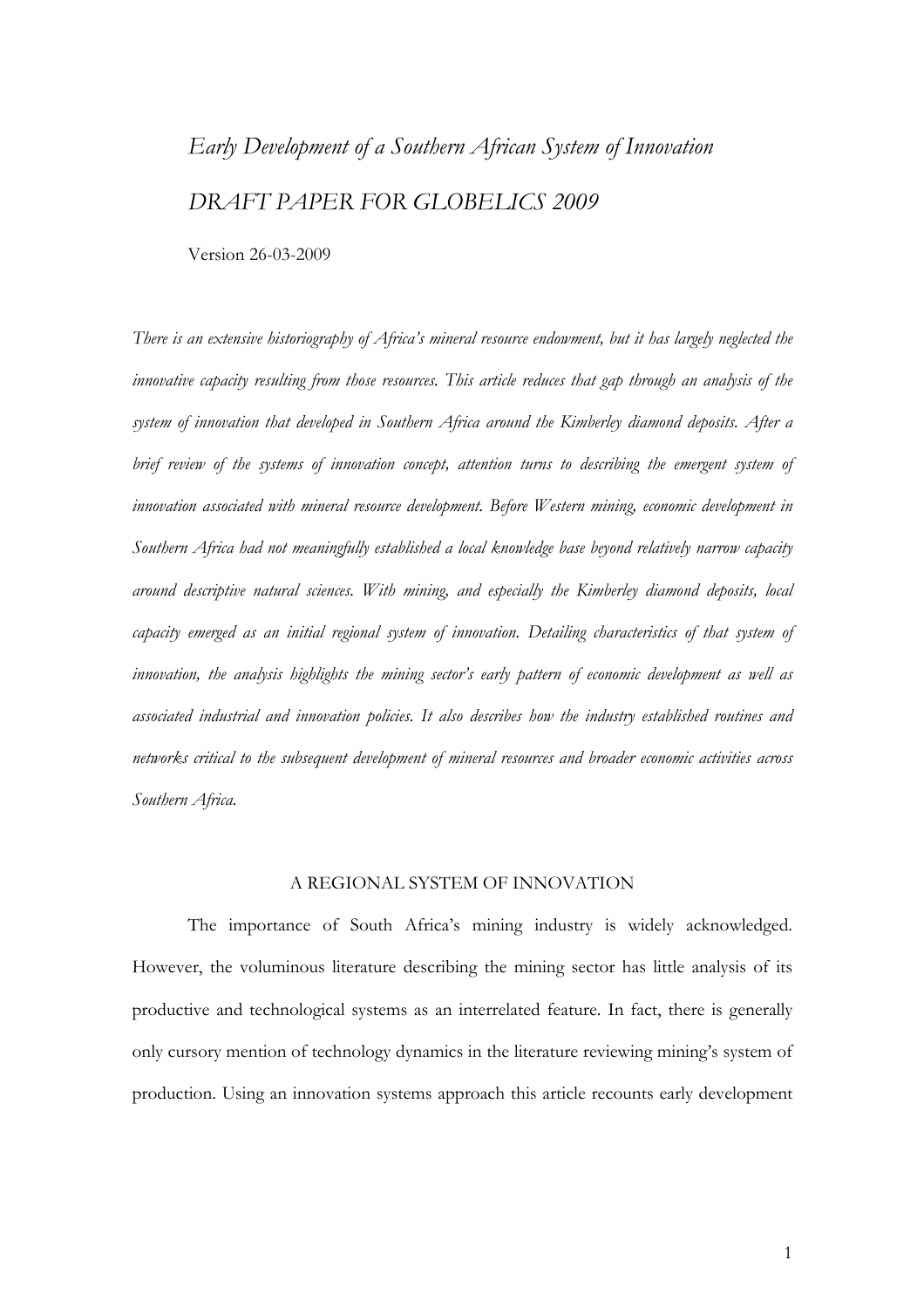of a South African system of innovation as a result of the unique diamond deposits at Kimberley.

For nearly 150 years, the mining sector has featured in South Africa's economic growth and development experience. Nonetheless, there is remarkably little to guide dynamic understanding of the sector's systems of production and innovation. As a counter balance, this analysis adopts a systems of innovation approach.<sup>1</sup> Inter-related activities, both internal and external, form distinct innovation, production, and spatial systems in this approach. Focusing on technological dynamics, the approach also considers the influence of wider social, institutional, and economic structures. These are not static or unidirectional relationships, with technologies dynamically influencing and being influenced by the other structures.

The systems of innovation approach thereby focuses attention on the operation of horizontal and vertical linkages among a variety of agents. A dynamic structure of innovation is thereby identified that facilitates certain interactions and outcomes. These complementarities create a feedback process that generates inertia in the system.<sup>2</sup> That inertia establishes a dynamic that characterizes the system of innovation's development path. Depending on the nature of that path and its associated components, the system will be advantageously or disadvantageously predisposed to subsequent opportunities for growth. Understanding the system of innovation in a predominate sector like mining in South Africa is therefore an important input for contemporary industrial and innovation policy. It is also an important component in determining a firm's competitive advantage on a basis of internal and external capabilities. The article begins with a broad review of the

<sup>1</sup> For an overview of the systems of innovation approach see Issue 31 of *Research Policy* (2002).

<sup>2</sup> J. Fagerberg, 'Innovation: A guide to the Literature', in J. Fagerberg, D. Mowery and R. Nelson (eds.), *The Oxford Handbook of Innovation* (Oxford, University of Oxford Press, 2004), pp. 1-26.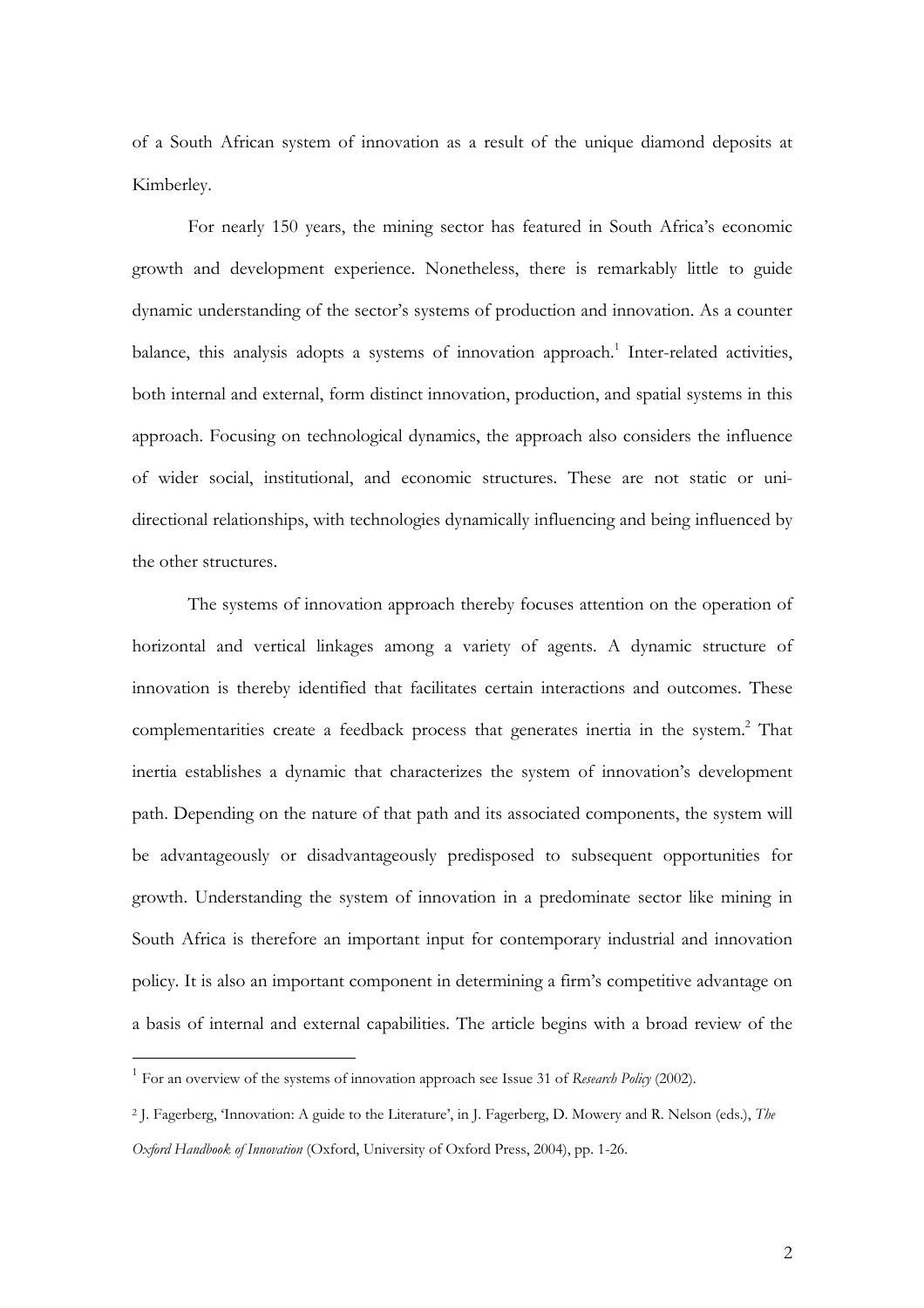mining sector's development during the  $19<sup>th</sup>$  century and its relationship to the regional and international political-economy. Attention then turns to a relatively detailed description of the system of innovation that emerged around the kimberlite diamond deposits of the Kimberley district and the precedents it established.

#### INITIAL WESTERN MINING IN SOUTHERN AFRICA

 This section briefly surveys development of a sectoral system of innovation in mining. Four dimensions are of primary concern: composition of the mining sector, the political system, the economic system, and the system of innovation. Geographically, while acknowledging contemporary authority structures across the region, focus is within the borders of modern South Africa.

From the middle of the  $19<sup>th</sup>$  century, western mining techniques were applied in the extraction of coal, copper, diamond, and gold deposits across Southern Africa. In general, these were imported techniques adapted to local conditions in an internationally familiar boom and bust cycle. Copper mining in the O'Kiep District of Namaqualand (Northern Cape) initiated western mining techniques in southern Africa. Following initial extraction in 1846, a rush of fortune seekers to the region occurred in 1853. Despite the remoteness of the location, by 1860 copper had risen to be the Cape Colony's second biggest export. By the early 1860s, the rush had given way to systematic mining of the deposits as the district struggled with commercial viability.<sup>3</sup>

In the 1860s, extraction of the large Southern African coal deposits began. The Cape government offered a  $\mu$ 100 reward in 1852 to encourage the search for coal deposits. This led to the eventual establishment in 1864 of the first Southern African colliery in the Stormberg Mountains of the Eastern Cape. Shortly thereafter, coal mining began in KwaZulu-Natal for the Pietermaritzburg community and by the late 1860s, there was

<sup>3</sup> J. Smalberger, *A History of Copper Mining in Namaqualand* (Cape Town, C. Struik, 1975).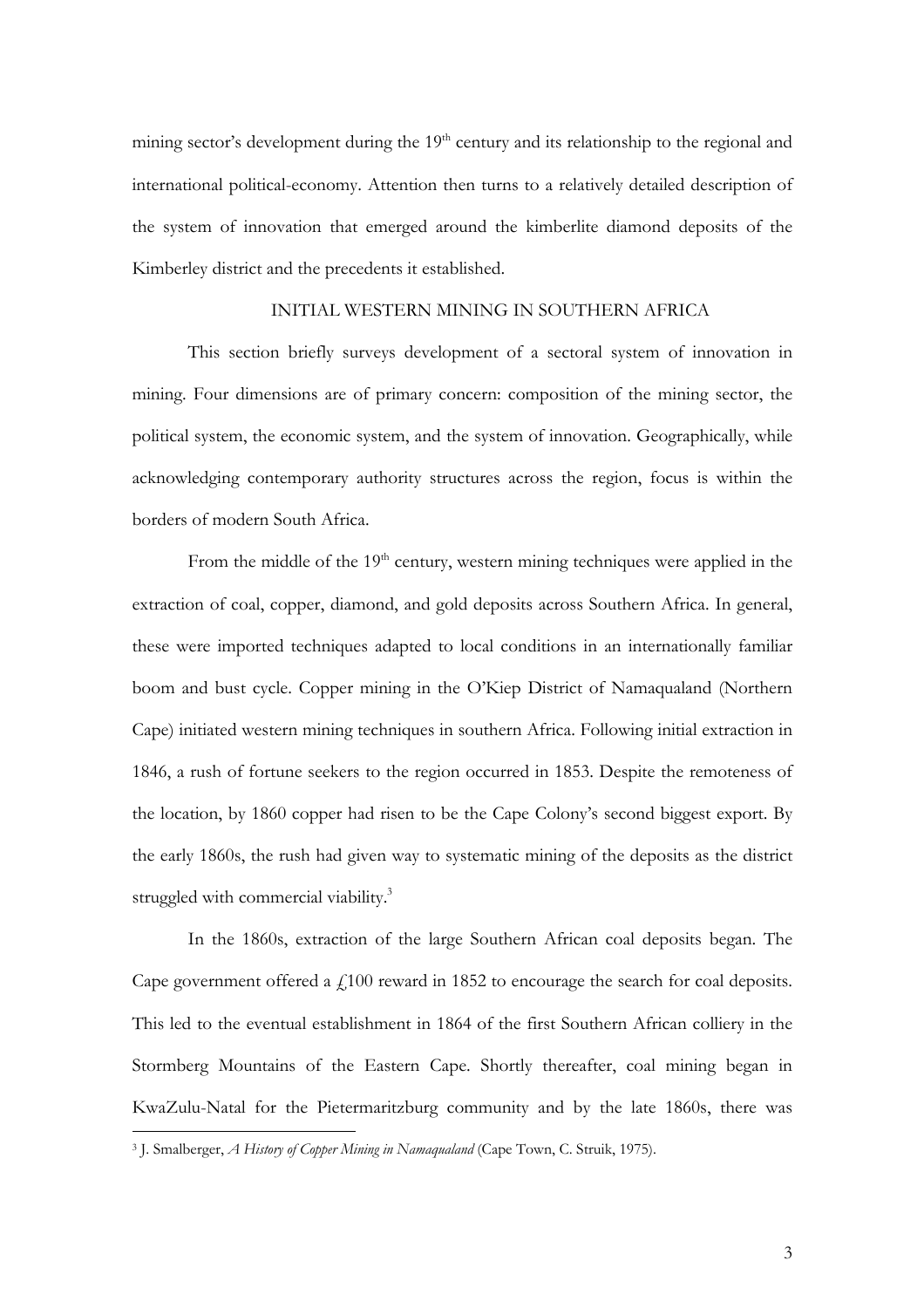localized coal mining in the Middleburg District of Mpumalanga.<sup>4</sup> With the growth of Kimberley throughout the 1870s, demand for energy rapidly outstripped what the sparse surrounds could provide. Thus, 1879 saw establishment of the Vereeniging colliery on the edge of the Vaal River, its coal transported to the diamond mines via ox-wagon.<sup>5</sup> Coal was not the only industry to get a kick-start from the diamond discoveries, the search for gold was part and parcel with diamond prospecting following the 1869 alluvial diamond rush.



**Map 1 Southern Africa** 

 $\overline{a}$ 

As far back as 1853, the *Zuid-Afrikaansche Republiek* (ZAR) knew of alluvial gold deposits in its territory, but word of these early discoveries was suppressed by the nascent ZAR to avoid a rush of prospectors. Following the diamond discoveries, however, the

<sup>4</sup> J. Lang, *Power Base: Coal Mining in the Life of South Africa* (Johannesburg, Jonathan Ball, 1995), pp. 13-15.

<sup>5</sup> T. Coulter, 'The Coal Industry of South Africa', *Journal of the Chemical, Metallurgical and Mining Society of South Africa*, 30 (1930), pp. 261-281.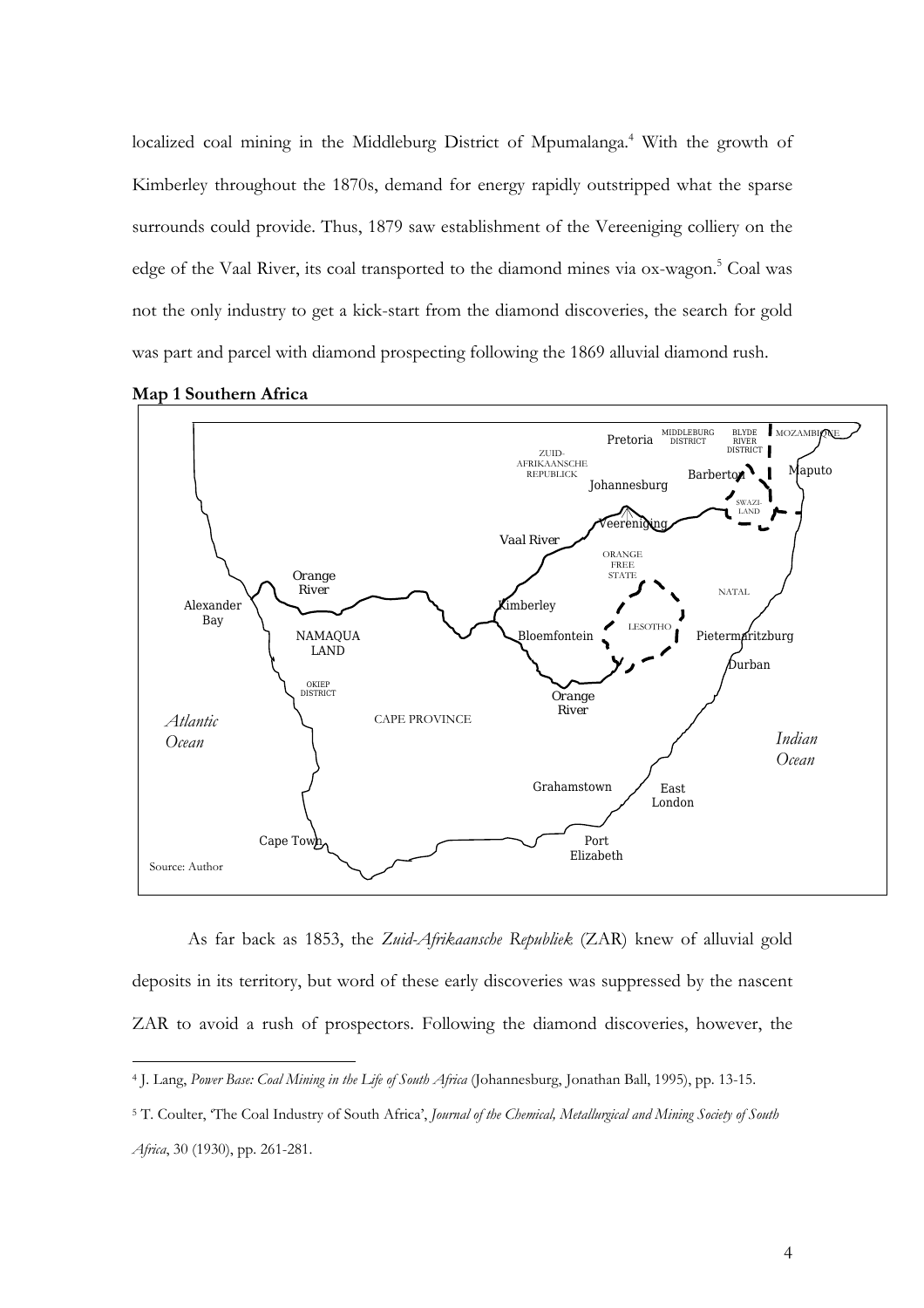search for further mineral wealth could not be contained. In 1871, knowing that gold discoveries were imminent and with a pressing need for additional revenue, the ZAR revised its gold law to improve income flows.<sup>6</sup>

By 1873, a gold rush had commenced along the Blyde river watershed in the eastern portion of the ZAR. As with many gold rushes in the region, initial small-scale alluvial mining gave way to large-scale underground mining. These predecessors to the Witwatersrand were important contributors to the evolution of the gold mining law in the ZAR, instilling as part of the international gold rush phenomenon a legal system with Spanish origins that had developed following the 1849 California rush.<sup>7</sup> Towards the early 1880s, several significant mines were developed in the Blyde River district. Around this time, alluvial gold was found near Barberton. Then in 1885, a significant gold bearing reef was discovered in the Barberton area. That discovery drove rapid development of a large mining equity market. The Kimberley community had a substantial role in the boom and bust of that market, which fostered scepticism during the initial stages of the next major gold rush, the Witwatersrand.

A variety of political authorities supported, and at times hindered, development of a Southern African mining sector during this period. The Portuguese were the first Europeans to explore the Southern African coast in the late  $15<sup>th</sup>$  and early  $16<sup>th</sup>$  centuries, but it was not until the mid 17<sup>th</sup> century that permanent European settlement of Southern Africa occurred when the Dutch East Indian Company established a refueling station in Table Bay (Cape Town). The Dutch did not aggressively promote settlement of the interior, but gradually over the  $18<sup>th</sup>$  century settler communities reached what is today the

<sup>6</sup> E. Rosenthal, *Gold! Gold! Gold! The Johannesburg Gold Rush* (Johannesburg, A.D. Donker, 1970), pp. 9-14, 81- 83.

<sup>7</sup> *Ibid.*, p. 24.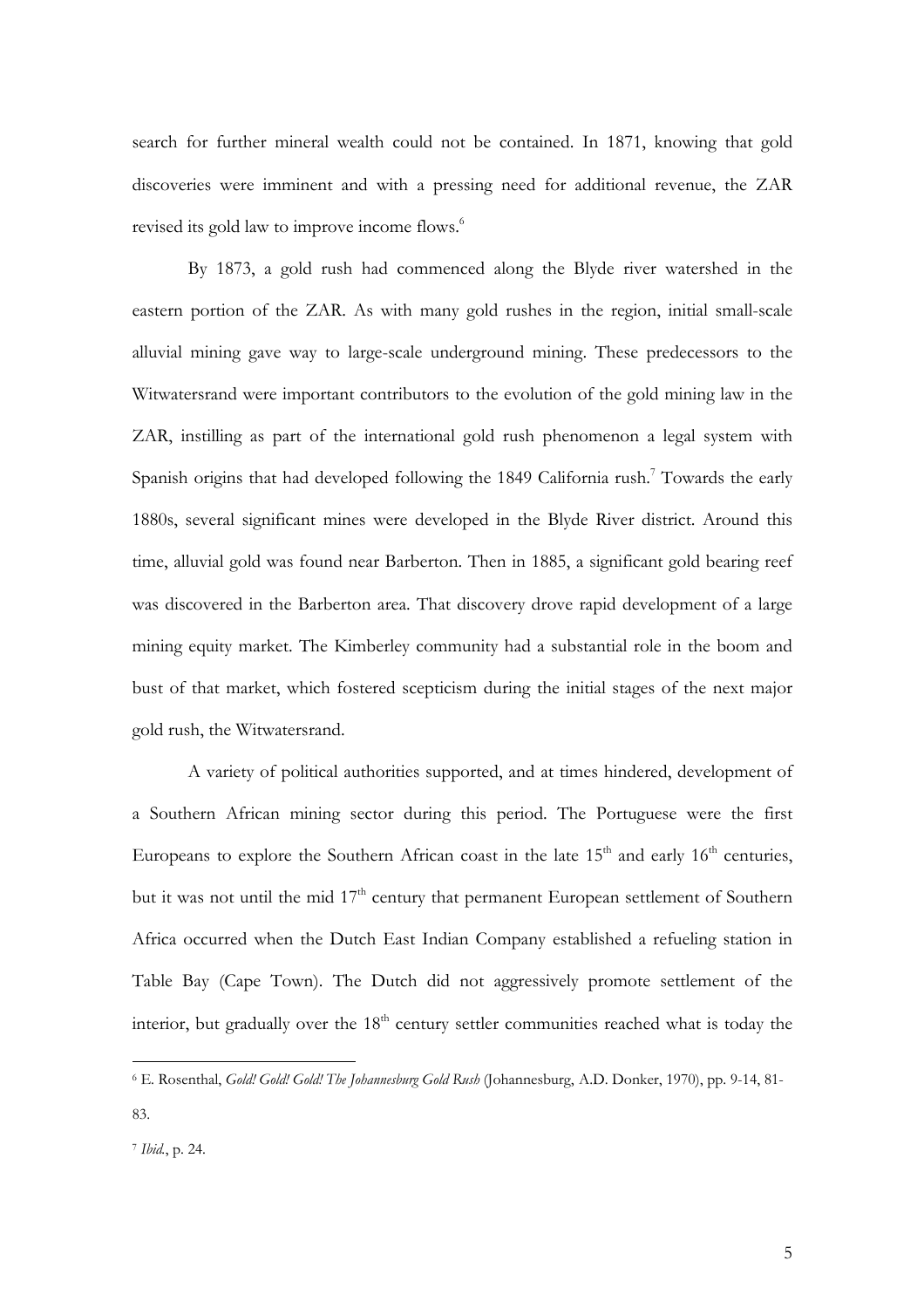western portion of the Eastern Cape Province. By the late  $18<sup>th</sup>$  century, European power was changing as the Napoleonic wars raged. As a result, Britain eventually took control of Table Bay and the hinterland in 1806.<sup>8</sup>

When the Cape was officially transferred to Britain in 1815, the colonial administration began encouraging a more 'British' character. Promoting settlement by British nationals was the principle means by which this policy was realized. There gradually emerged tensions between English speaking settlers and their Dutch-speaking predecessors. The British colonial government introduced several changes, which to settlers from the Dutch era (Afrikaners) marked a loss of local authority. Prominent among these administrative changes were those regarding the ownership of slaves and the replacement of Dutch with English as the language for public affairs. Prior to 1886, British Colonial authorities did not aggressively assert its rule over the Southern African interior. Nevertheless, in the 1880s that policy changed as European nations began to vie with each in the 'Scramble for Africa'.<sup>9</sup>

The native African inhabitants of the region met the Afrikaner migration into the Southern African interior with hostility. This resistance to their settlement augmented social cohesion among the Afrikaners and solidified a distinct identity.<sup>10</sup> The first attempt at self-government by the Afrikaners was in Natal in 1839; however, in 1842 Britain seized control of Natal, making it a British colony. The loss of Afrikaner sovereignty in Natal did

<sup>8</sup> R. Davenport and C. Saunders, *South Africa: A Modern History* (London, Macmillan, 2000), pp. 213-217.

<sup>9</sup> *Ibid.*, ch. 2.

<sup>&</sup>lt;sup>10</sup> This gradual process led to the emergence of an identity rooted in their experience on the Southern Africa frontier. In 1879, 'the Bond' formalized this identity, uniting around the Afrikaans language and a system of education suited to rural whites. The Bond became a political movement and sign of Afrikaner distinction from other Europeans. See Davenport and Saunders, *South Africa*, pp. 107-111.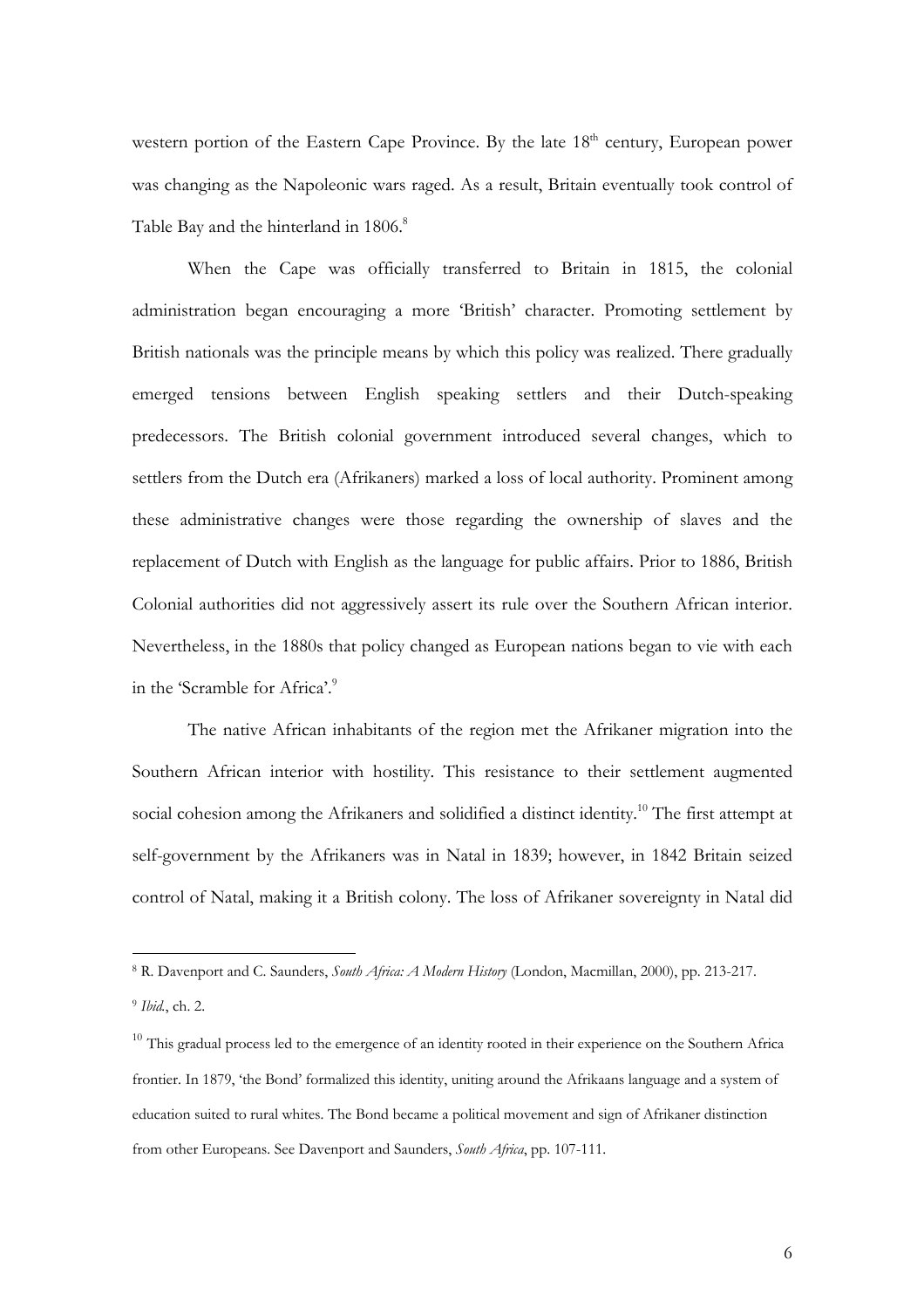not end their pursuit of self-governance. In 1852, Afrikaner independence was recognized for the Transvaal i.e. the ZAR, as it was known from 1859. Similarly, in 1854 the Orange Free State (OFS) was granted self-governance. Although these republics were primarily subsistence agrarian communities, they inaugurated widespread European settlement across a Southern African interior that possessed immense mineral deposits.

Beginning in the 1850s, another group spread across Southern Africa, the European prospector. In their pursuit of mineral wealth, those prospectors represented a unique influence shaping the Southern African frontier. Across Southern Africa, this diverse citizenry pursued an international fever for precious minerals that held the promise of wealth and fame for the rugged individual.<sup>11</sup> In the prospectors' exploitation of the mineral deposits, impoverished Africans provided an immensely valuable resource endowment of low-cost labour.

Beyond mining, the Southern African economic system had an established but lacking agriculture sector. In the early  $19<sup>th</sup>$  century, the British continued the mercantile economic policy of Dutch East Indian Company. Preferential tariffs were imposed on Cape wines in 1813 and by 1823, wine accounted for 88 percent of the Cape Colony's exports. Wine exports reached their peak in the mid 1820s, after which they declined as Britain repealed imperial preference duties and increased imports of Spanish and Portuguese wines. By the 1840s, wool overtook wine as the leading export from the Cape Colony. The Southern African wool industry emerged with British settlement of the Eastern Cape. Wool's economic contribution peaked in the 1860s at around 75 percent of exports, but by the 1870s with drought and the opening of the Suez Canal, the future of

<sup>11</sup> For details of this international phenomenon see W. Morrell, *The Gold Rushes* (Chester Springs, PA, Adam & Charles Black, 1968).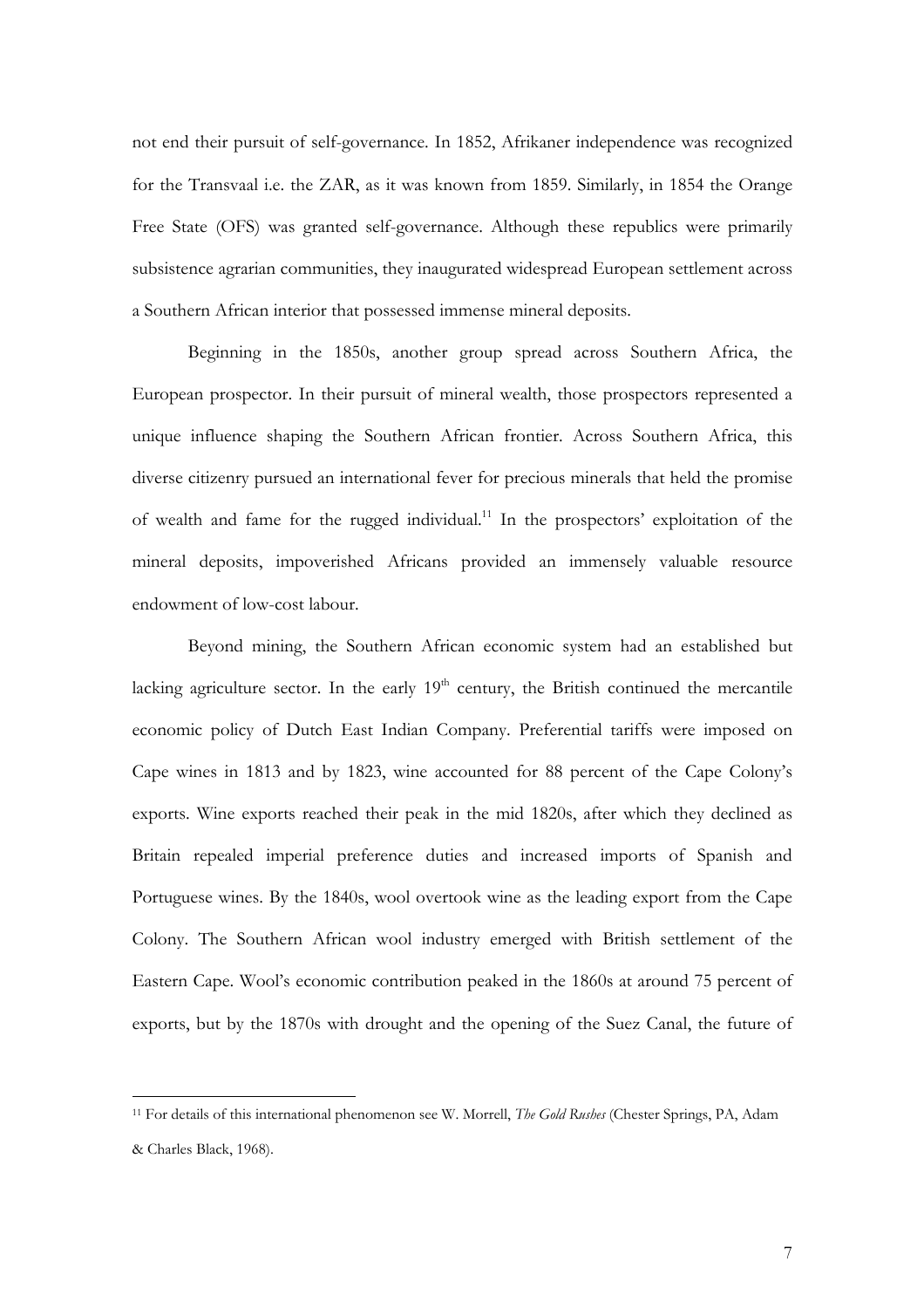agricultural expansion in the Cape was doubtful.<sup>12</sup> Fortunately for the Cape's economy, diamonds were discovered in the 1870s just as the prospects of its agricultural exports declined. Besides just replacing agriculture, the emergent mining industry provided a better foundation for economic development.<sup>13</sup>

Before the mineral discoveries, Afrikaners were primarily subsistence agriculturists. When the first alluvial gold rush in the eastern Transvaal began in the early 1870s, the ZAR found itself in financial crisis and bureaucrats capable of running a modern nation state were scarce. By the mid-1870s, the Afrikaner republic faced a constituency reluctant to provide the infrastructure needed for further economic development and an uprising of Africans near the eastern Transvaal gold fields. Hence, the ZAR was perched on bankruptcy when the British occupied Pretoria in 1877 ostensibly to install good governance, but also in support of mining interests on the Kimberley diamond fields. In 1881, the British returned self-governance to the ZAR in order to conclude the First Anglo-Boer War.<sup>14</sup> British occupation placed the Afrikaner republic in a better position, but on the eve of the 1886 Witwatersrand gold discoveries, the ZAR was encircled by European controlled colonies, a land-locked nation with virtually no infrastructure.

Financial development of the Southern African region largely traced the emergence of the mining economy. However, agriculture preceded mining in the development of the local banking system. The first modern bank in Southern Africa was the Cape of Good

<sup>12</sup> S.P. Viljoen, 'Industrial Achievement in South Africa', *South African Journal of Economics*, 51 (1983), pp. 29- 57.

<sup>13</sup> An indication of the limited capacity for agriculture based economic development is that by the mid-1860s only 18 towns in Southern Africa had populations greater than 1,000. See S. Frankel, *Capital Investment in Africa: its course and efforts* (London, Oxford University Press, 1938).

<sup>14</sup> Davenport and Saunders, *South Africa*, pp. 213-217.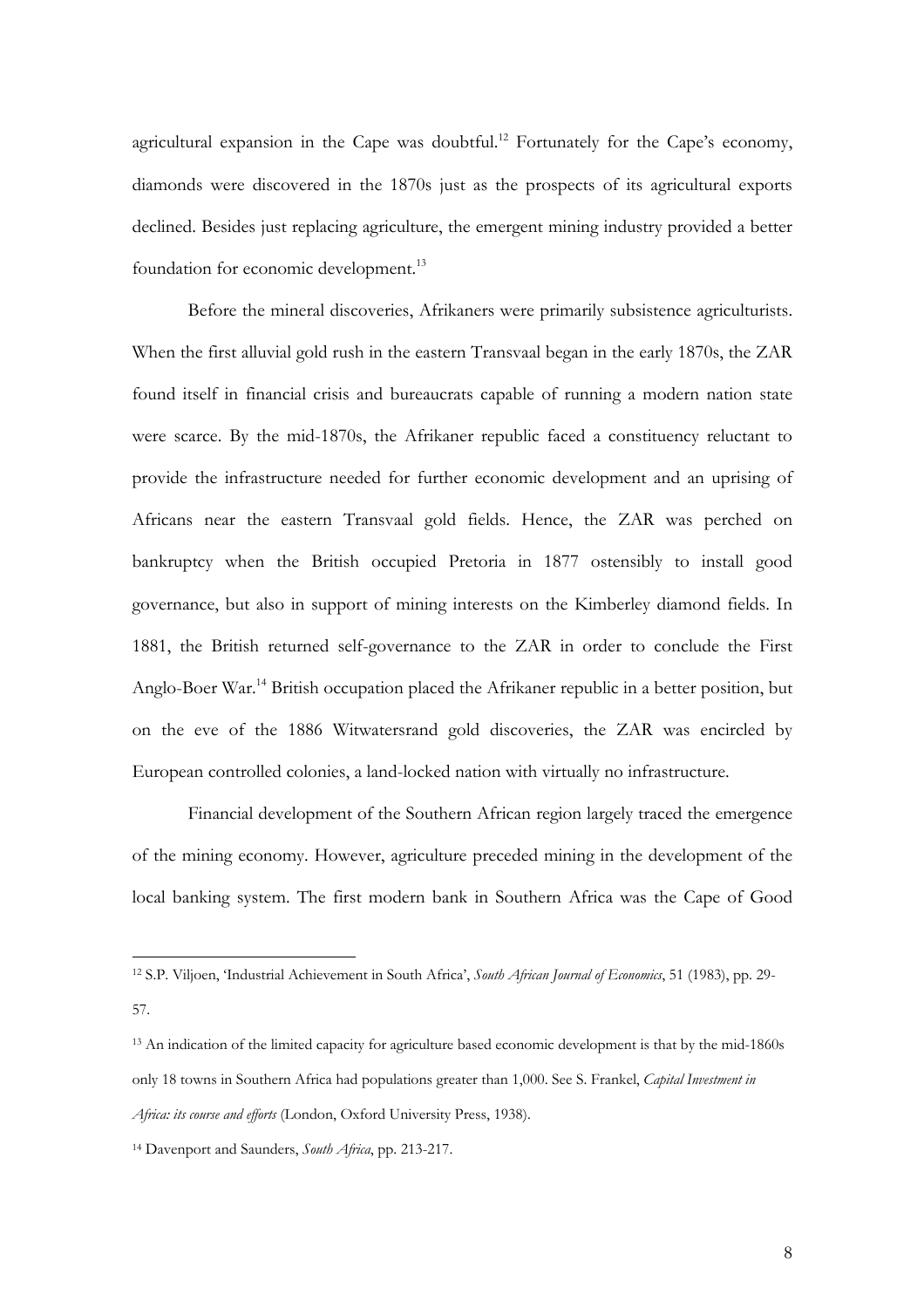Hope in 1836.<sup>15</sup> In 1862, Standard Bank, the first British imperial bank arrived in the Cape. While originally envisaged to finance primary sector exports, by the late 1870s it had become the *de facto* central bank for the Cape.<sup>16</sup> The Kimberley diamond deposits shifted the economic heart of the Cape back to Cape Town from the agricultural economy of Port Elizabeth. The diamond diggings themselves did not generate a huge financial infrastructure, since early unification of the diamond companies was primarily an internal process of capital consolidation at the diggings. Only in the late 1880s, after the unification of pit ownership was imminent, did foreign investment become a significant factor.17 Nevertheless, the diamond deposits quickly gave rise to a pool of private and public finance that underwrote the provision of railroad infrastructure in the Southern African interior.

In terms of the regional system of innovation, Southern Africa's knowledge and innovative infrastructure paralleled the economic system, with extensive development occurring only after discovery of mineral resources. Museums are among the oldest scientific and educational institutions in Southern Africa, dating back to the early Dutch settlers at the Fort in Cape Town. Throughout this early period, most research across Southern Africa focused on describing and documenting the diverse natural environment.<sup>18</sup>

Basic education in 19<sup>th</sup> century Southern Africa was principally the product of Missionaries. In addition, several colleges began offering higher-level courses. Only two  $\overline{a}$ 

<sup>15</sup> S. Jones, 'Banking and Business in South Africa', in S. Jones (ed.), *Banking and Business in South Africa*.

<sup>(</sup>London, Macmillan, 1988), ch. 1.

<sup>16</sup> S. Jones, *The Great Imperial Banks in South Africa: A Study of the Business of Standard Bank and Barclays Bank 1861-1961* (Pretoria, University of South Africa, 1996), pp. 90-98.

<sup>17</sup> Frankel, *Capital Investment*, ch. 3.

<sup>18</sup> S. Naudé and A. Brown, 'The Growth of Scientific Institutions in South Africa', in A. Brown (ed.) *A History of Scientific Endeavor in South Africa* (Cape Town, Royal Society of South Africa, 1977), pp. 60-85.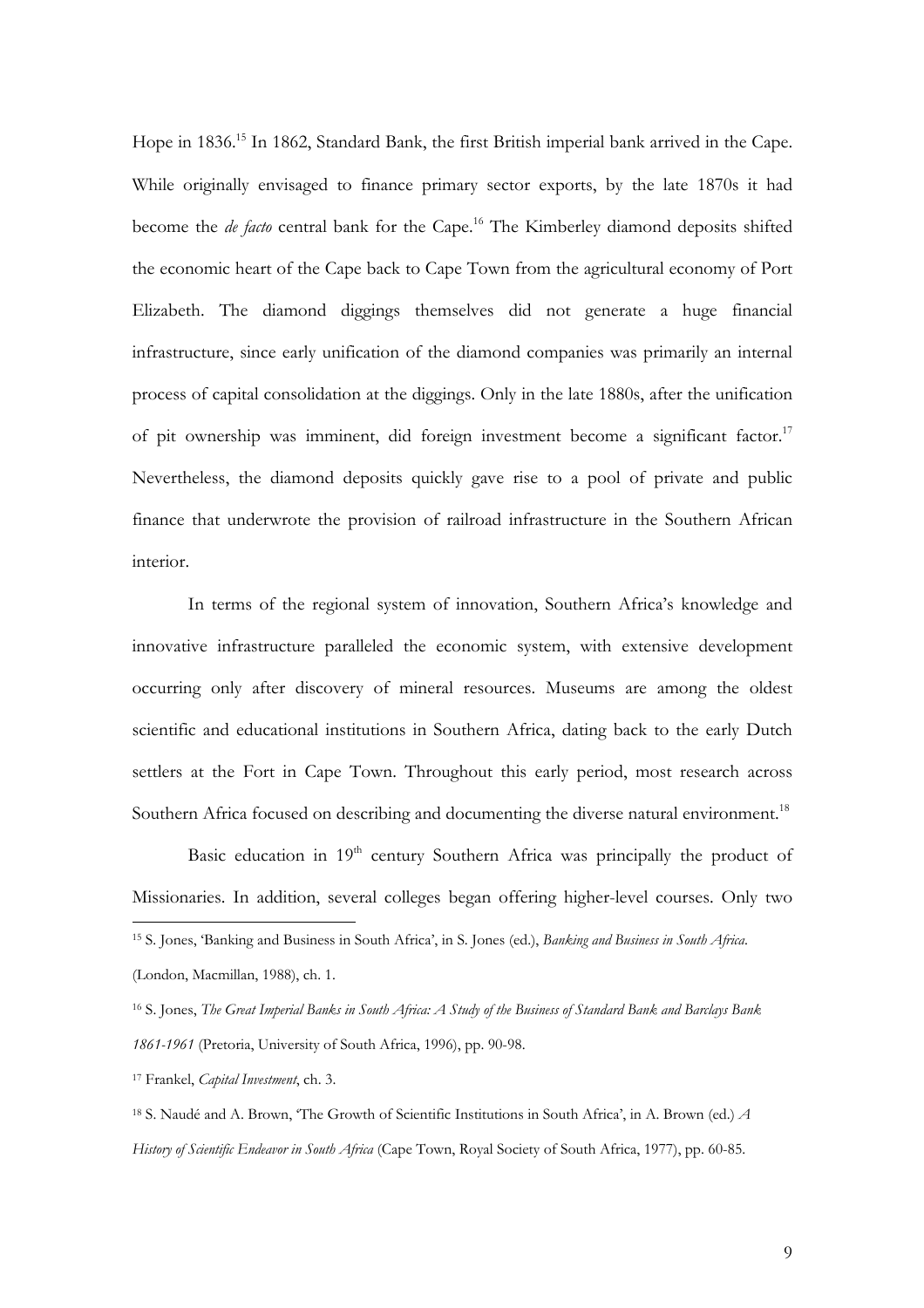institutes were teaching courses equivalent to university level during this period, the University of Cape Town (UCT) and University of Stellenbosch (UoS). However, these institutes were not allowed examine the students or bestow degrees. Only when an examining institution, the University of South Africa (UNISA), became established in 1873 was a Southern African tertiary system established.

In the early years of mining activities, international mobility of skilled individuals was the principal source of technical know-how. In general, the nature of the Southern African deposits led to a premium on individuals with a combination of practical experience deep-level mining in the Americas and formal mining education in Europe.<sup>19</sup> The mining sector required many ancillary goods and services. As these products began to be domestically provided and mining production became more systematic, there was a shift in the focus of Southern African science away from descriptions of the local natural environment to a focus on utilizing the region's natural resources in industrial applications.20

This section reviewed the context in which early Kimberley diamond production occurred. Besides diamond mining, coal, copper, and gold were other primary resource sectors. During this period, both copper and gold mining followed a general pattern of mineral rush followed by continued, but relatively marginal, systematic mining. In contrast and strongly linked to the growth of the diamond mining, the coal industry developed from localized operations to larger mines for distant, but still regional markets. Two British colonies and two Afrikaner republics were identified as the principal political authorities

<sup>19</sup> E. de Waal, 'American Technology in South African Gold Mining before 1899', *Optima*, 33 (1983), pp. 81- 85.

<sup>20</sup> W. Talbot, 'Pathfinders and Pioneers, Explorers and Scientists 1487-1976', in A. Brown (ed.) *A History of Scientific Endeavor in South Africa* (Cape Town, Royal Society of South Africa, 1977), pp. 1-32.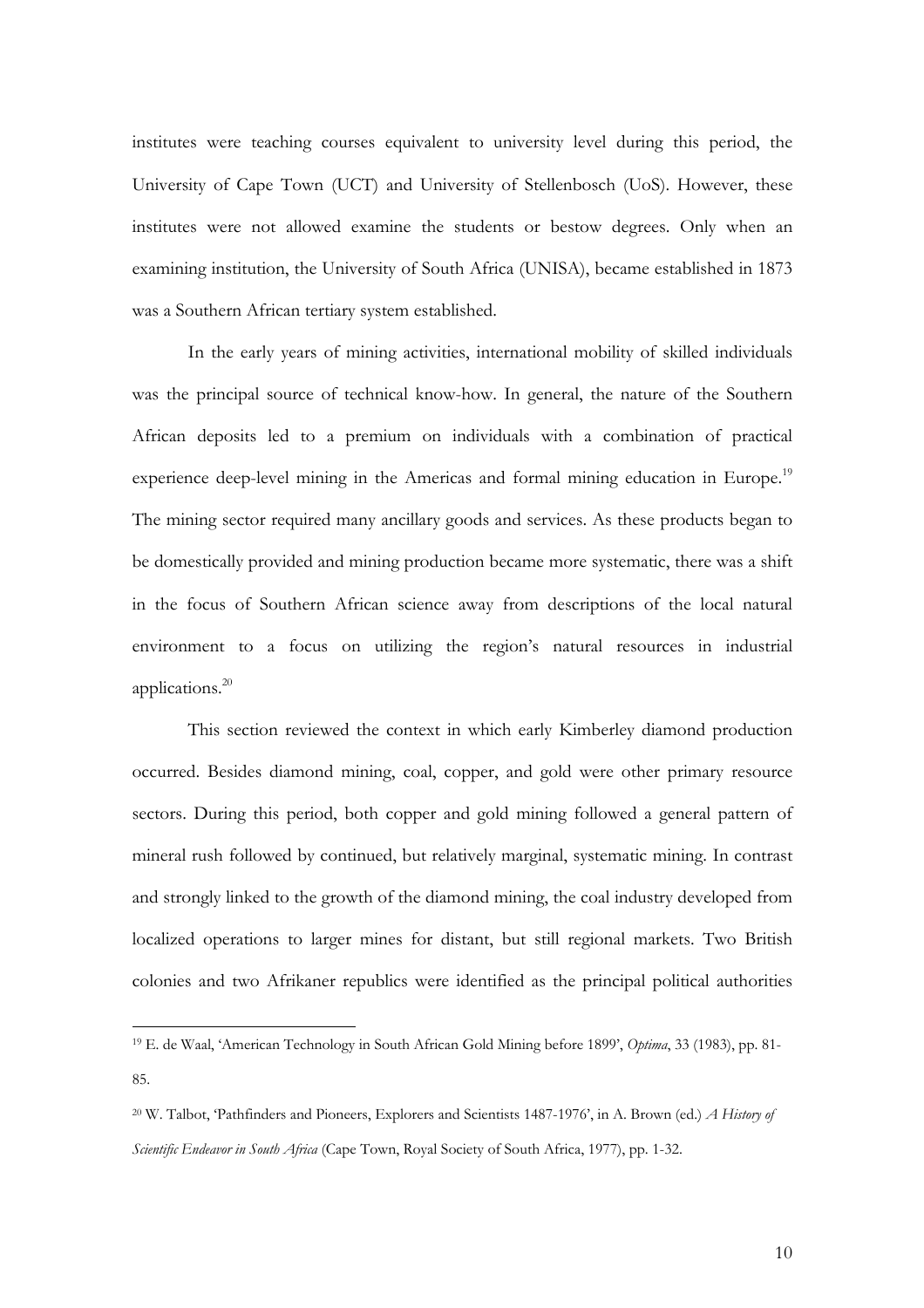despite the presence of numerous native African nations. With its superior technological and economic resources the British exercised tempered hostility to the Afrikaner Republics, but more direct repression and dispossession toward the native African nations. The various mineral discoveries were also shown to support a constituency of prospectors who embraced frontier democracy and influenced development of mining regulation across Southern Africa.

The section also described British and Afrikaner territories' economic salvation through the mineral discoveries. It highlighted the contribution minerals made to development of the local financial system. Lastly, the broad influence of the mining sector on the regional system of innovation was reviewed. In particular, it facilitated a move away from descriptions of the natural environment to industrial applications directly and indirectly associated with the extraction of these natural resources. Supporting this shift was an influx of skilled individuals that arrived in Southern Africa because of the growing mining sector.

### KIMBERLEY AND THE SECTORAL SYSTEM OF INNOVATION

This section highlights the Kimberley diamond fields' influence on and from development of a Southern African system of innovation. The section begins with a discussion of the evolution of diamond mining production in Southern Africa. Attention then turns to three dimensions of critical importance to Kimberley's legacy. First, it created critical physical and financial infrastructure. Second, it supported a hierarchy of production with distinct linkages to the broader socio-political system. Third, it adopted a system of production and innovation in which collaboration was given a central role.

In 1866, a Khoisan servant on the banks of the Orange River picked up a peculiar pebble. The farmer's children acquired the stone and used it as a toy until a visitor spotted it and suspecting it to be a diamond sought verification. Geologic knowledge was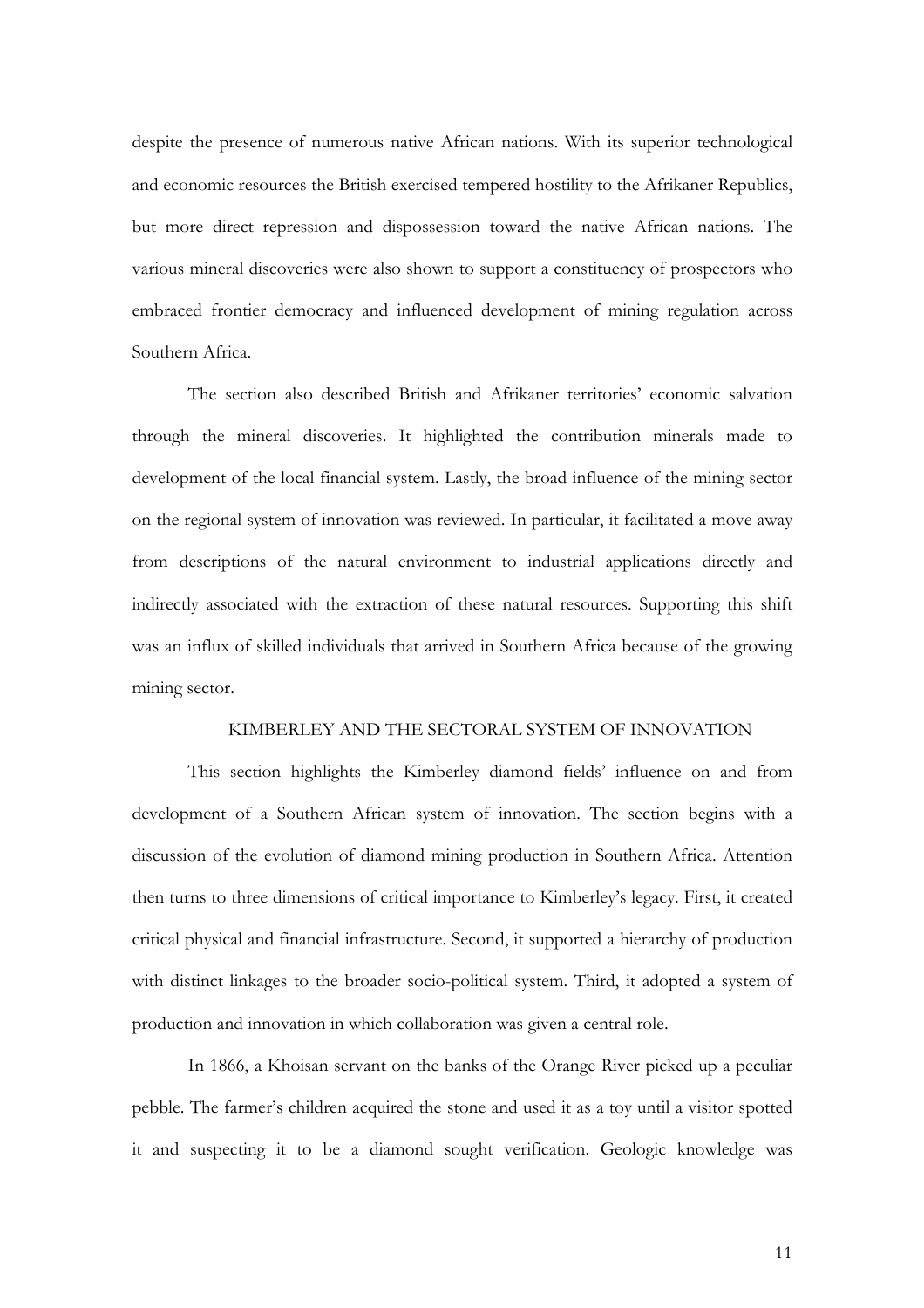particularly scarce in those days. The 'Eureka' diamond, as it would become known, travelled nearly 600kms from the farm near Hopetown to Grahamstown in order to get positive verification.<sup>21</sup> Despite announcement of the discovery in the press throughout Europe and North America, scepticism about the geology of the Southern African deposits delayed a rush to the diamond fields.<sup>22</sup> Nonetheless, by 1869 further discoveries led to a full-scale rush for alluvial diamonds. These alluvial diggings were typically mined by a claim holder and assisted by local Africans in the digging and sorting of the diamond bearing soil. The alluvial deposits were quickly cleared and late in 1870 activity at the alluvial diggings rapidly declined.

However, early in 1870 the first non-alluvial, kimberlite, diamond pipes were discovered. This marked an entirely new geological occurrence and era of diamond mining. By 1871 mining on the 'dry-diggings' centred around four diamond pipes: Kimberley, DeBeers, Bultfontein, and Dutoitspan. On the dry-diggings each claim was a mere 2.9 square meters, only individuals could own a claim, no individual could own more than two claims and the owner forfeited his claim if it was inactive for eight consecutive days.<sup>23</sup> Besides claim restrictions, the surface area of these diamond bearing pipes was small although they continued to substantial depths. In 1872, the combined area mined at the Kimberley and DeBeers pipes encompassed 12.8 hectares, at Dutoitspan six hectares and at Bultfontein 3.2 hectares.

<sup>21</sup> W. de Klerk, 'Albany Museum', in C. Anhaeusser (ed.) *A Century of Geological Endeavour in Southern Africa: 1895-1995* (Linden, South Africa, Geological Society of South Africa, 1997), pp. 324-336.

<sup>22</sup> Rosenthal, *Johannesburg*, pp. 27-28.

<sup>23</sup> W. Worger, *South Africa's City of Diamonds: Mine Workers and Monopoly Capitalism in Kimberley, 1867-1895* (Craighall, South Africa, A. D. Donker, 1987), p. 16.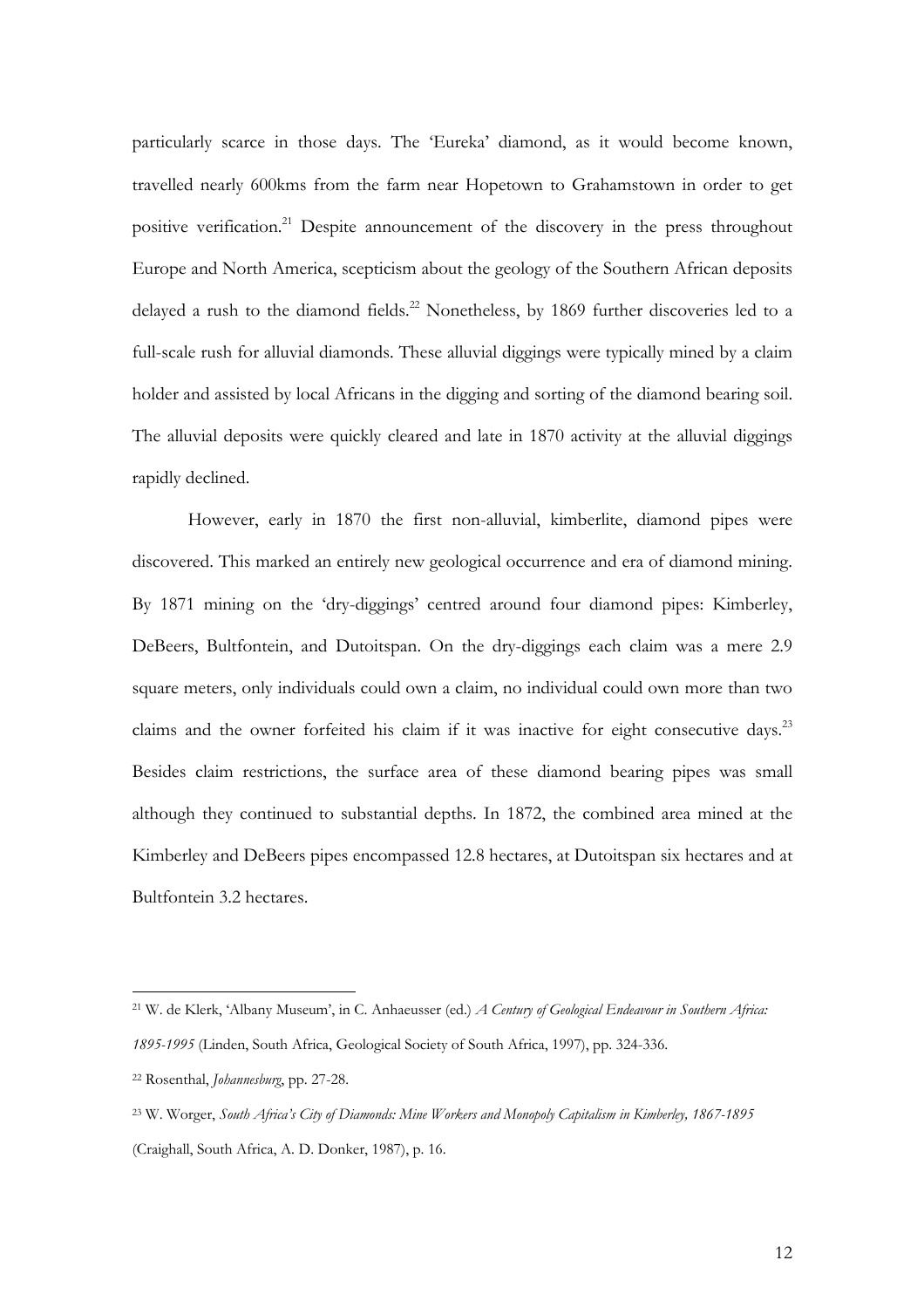The geology of the deposits quickly led to a situation where many individuals were interested in mining a small area to greater and greater depths. As the claims were dug deeper, significant differences in the quality of the pipes' diamonds deposits became apparent. The Kimberley pipe was the richest, followed by DeBeers and more distantly the pipes at Dutoitspan and Bultfontein. The concentration of the richer diamond deposits led to substantial sub-division of the already small claims.<sup>24</sup> Even with sub-division, the scarcity of claims led to rapid price escalation and claims quickly became unaffordable to most prospectors on the fields.

The increasing exclusivity of claim ownership led to the emergence of claim-owner and share-worker classes. The share-workers worked the claim for the claim-owners. Despite paying for the equipment and African labour to extract the diamonds from the claims, the share-workers also gave up to 50% of the diamonds they extracted to the claimowners. Nevertheless, there were many individuals seeking opportunities for share-work, so claim-owners began to hire share-workers with the largest supply of African labourers so that the diamonds on their claims were extracted as fast as possible.

Originally, the dry-diggings used ancient labour intensive techniques from India that required little capital investment.<sup>25</sup> These were relatively inefficient techniques, particularly as mining in the pipes went deeper. By the mid-1870s production problems were occurring at all four pipes because of the general depth and retention of single claims as the unit of production. The multitude of distinct and increasingly deep mining operations on the Kimberley pipe were originally accessed by an elaborate roadway scaffolding, but by 1872 its collapse in places necessitated replacement by a haulage system

<sup>&</sup>lt;sup>24</sup> For example, Kimberley went from 450 claims early in 1870 to over 1,600 by the middle of that year. Worger, *Kimberley*, p. 18.

<sup>25</sup> G. Williams, *The Diamond Mines of South Africa* (New York, B.F. Buck & Co., 1905), ch. 5.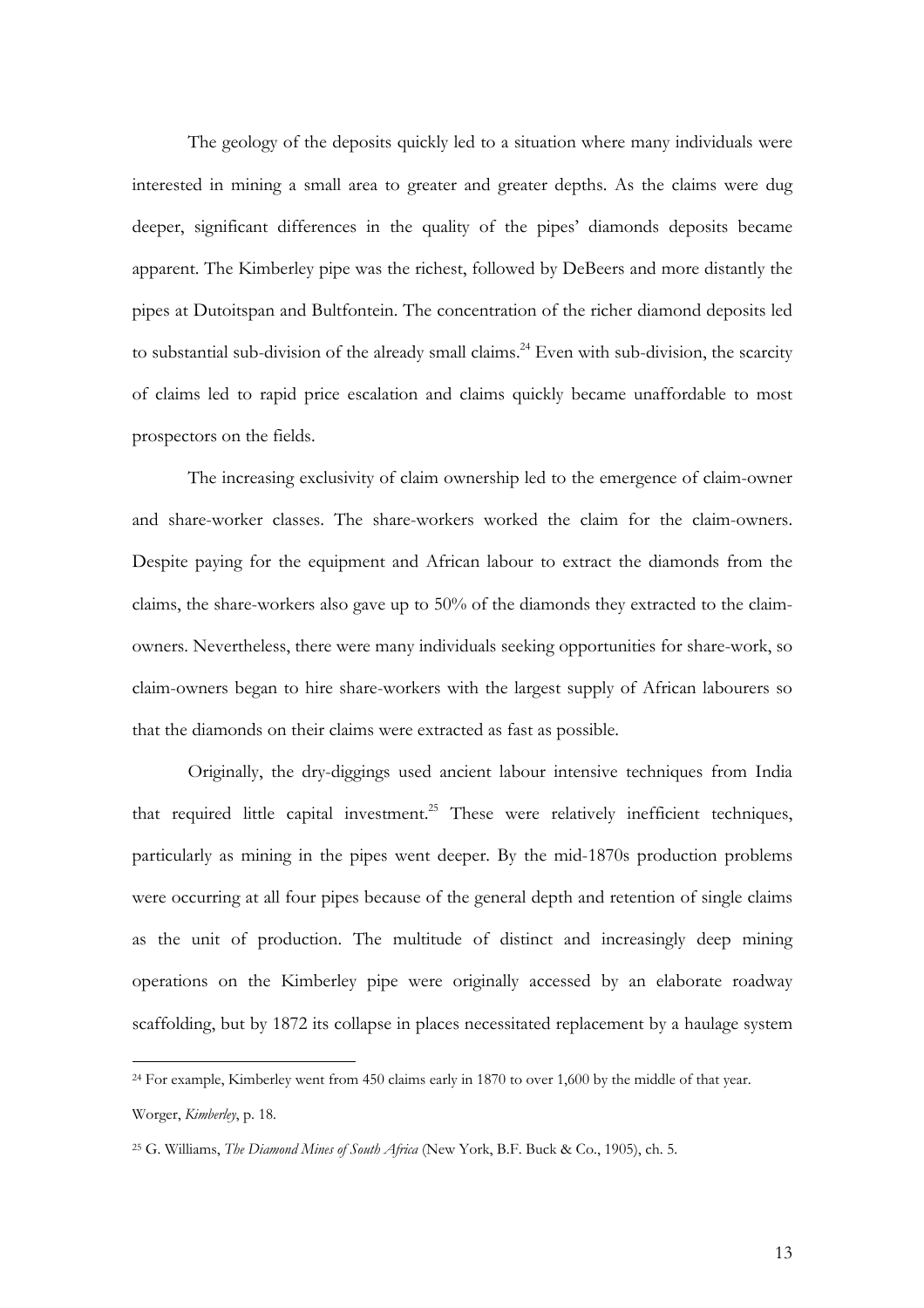with wires emanating in a web like fashion to the edge of the pit.<sup>26</sup> While some relief came in 1873 when the maximum number of claims an individual could own rose from two to ten, it was only when claim ownership restrictions were removed late in 1876 that significant consolidation began to occur.

Relaxation of claim ownership restrictions initiated a new era of corporate ownership and production on the diamond fields. This consolidation generally increased the capital intensity of production with an introduction of mechanical equipment that required increasingly skilled workers. European, mainly British, miners were needed to operate and maintain this equipment and so another class of labour began work on the diamond fields. Share-work was no longer available as consolidation occurred and these individuals either left or took-up jobs supervising the African labourers. The new methods of production restored profitability to many operations, but economies in production drove a race to secure ever larger claims on all of the pipes. Adding to productive pressures favouring larger operators, the 1876 relaxation of claim ownership also re-instituted mining boards with a structural favour to larger operations. The services controlled by the mining board, such as pumping of water from the pits and clearing collapsed areas of the pit made them increasingly important forces over the various claim's competitiveness especially as the pits grew deeper and deeper. Thus, the lack of influence over the mining boards and productive economies of scale put smaller claim holders in a position of accelerating disadvantage compared to larger operations.

By the early 1880s, the greater wealth of deposits at the De Beers and Kimberley pipes meant unification of control at either of them would effectively enable consolidation at the other three pipes and monopolize global production of diamonds. Hence, a terrific

<sup>26</sup> A. Hocking, *A Court of Kings: The Story of South Africa's Association of Mine Managers* (Bethulie, South Africa, Hollards, 1997), p. 36.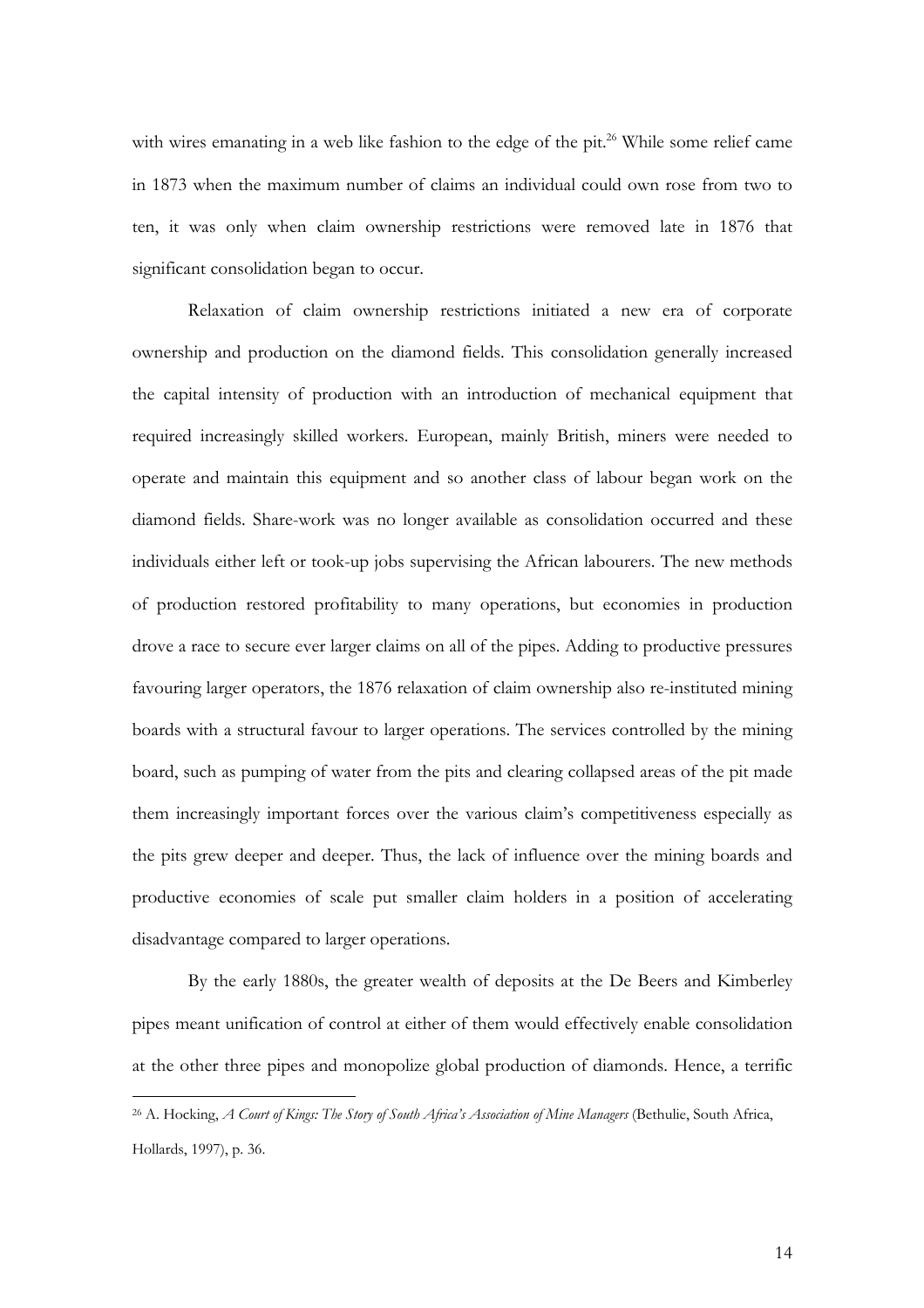urgency characterized efforts to control both of these central pipes. Worger identifies distinct processes of unification between the Kimberley and DeBeers pipes.<sup>27</sup> Owing to the comparative richness of the Kimberley deposits it was able to attract investment from the London diamond merchants. DeBeers in contrast did not initially attract significant foreign investment inflows, but by the early 1880s local joint-stock companies were driving large speculative investment.

In this intermediate era of corporate production, smaller companies were largely eliminated and a few companies controlled operations at each pipe. However, consolidation remained incomplete and the remaining companies were perpetuating the productive difficulties of diversified ownership at a larger scale. At both the Kimberley and De Beers pipes, the two companies at the forefront of ownership consolidation were the two companies with the greatest influence on the mining boards. These two firms were the DeBeers Diamond Corporation headed by Cecil John Rhodes and Charles D. Rudd and the Kimberley Central Diamond Corporation headed by Barney Barnato.

Faster development at the Kimberley pipe, because of its richer deposits, created lessons in production that informed operations at the DeBeers pipe and compensated for its lower-grade deposits. Unification of the diamond pipes and industry only came after discovery of the Witwatersrand gold deposits. In the end, the DeBeers Diamond Corporation securing financial support from Nathan Rothschild in 1888 gave it the power to consolidate ownership at DeBeers and Kimberley in turn. Only then could production focus on the physical geology of the deposits rather than legal ownership boundaries and full-scale industrial production begin.<sup>28</sup>

<sup>27</sup> Worger, *Kimberley*.

 $^{28}$  This consolidation also facilitated control of diamond supplies and the general stability of the industry.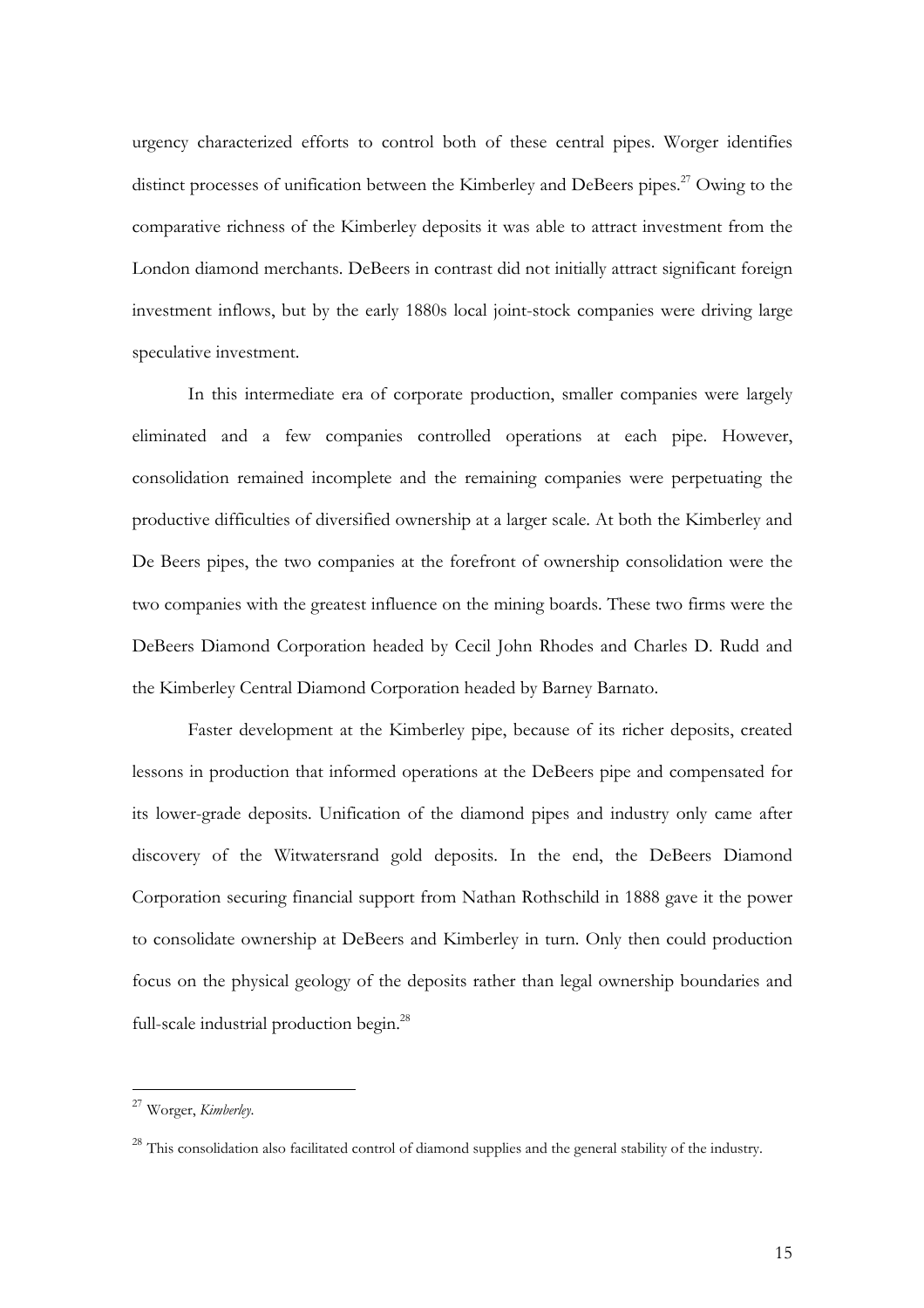The nature of the kimberlite deposits and broader social-cultural environment thereby influenced the development of the associated system of innovation. Initially production and related innovations were dictated by foreign technologies and claim ownership restrictions. As local know-how developed and some claim ownership restrictions relaxed, production systems emerged around competing contingents of interests. Underlying economies of scale in production and consolidation of downstream supply translated into the contingents' know-how, systems of production and innovations becoming important to their exertion of authority and survival. Incentives for collaborative innovation decreased between contingents, but simultaneously increased within contingents. When unification was eventually complete this collaboration continued to characterise intra-sectoral relationships within the mining industry.

The diamond deposits significantly contributed to development of Southern Africa's infrastructure. In terms of physical infrastructure, one of the most important legacies was the railroad transportation system. The Cape Town parliament inaugurated construction of a railroad to Kimberley in 1872. Covering 960 kilometres, the line reached Kimberley in 1885. Following territorial conflicts with the Orange Free State, a shorter 750-kilometer Port Elizabeth-line joined the Cape Town-line at De Aar joined it in 1884. Access to the Kimberley market also generated other rail ventures. While the real take-off of rail infrastructure awaited the gold discoveries of the Witwatersrand, by 1886 there was a substantial foundation.<sup>29</sup>

Another legacy of Kimberley was development of the financial system. Despite ownership restrictions, Kimberley launched Southern Africa's first stock exchange in

<sup>29</sup> T. Reunert, 'Inaugural Presidential Address: The Progress of Engineering in South Africa during the Last Thirty Years', *Proceedings of the South African Association of Engineers and Architects*, 4, (1898), pp. 188-196.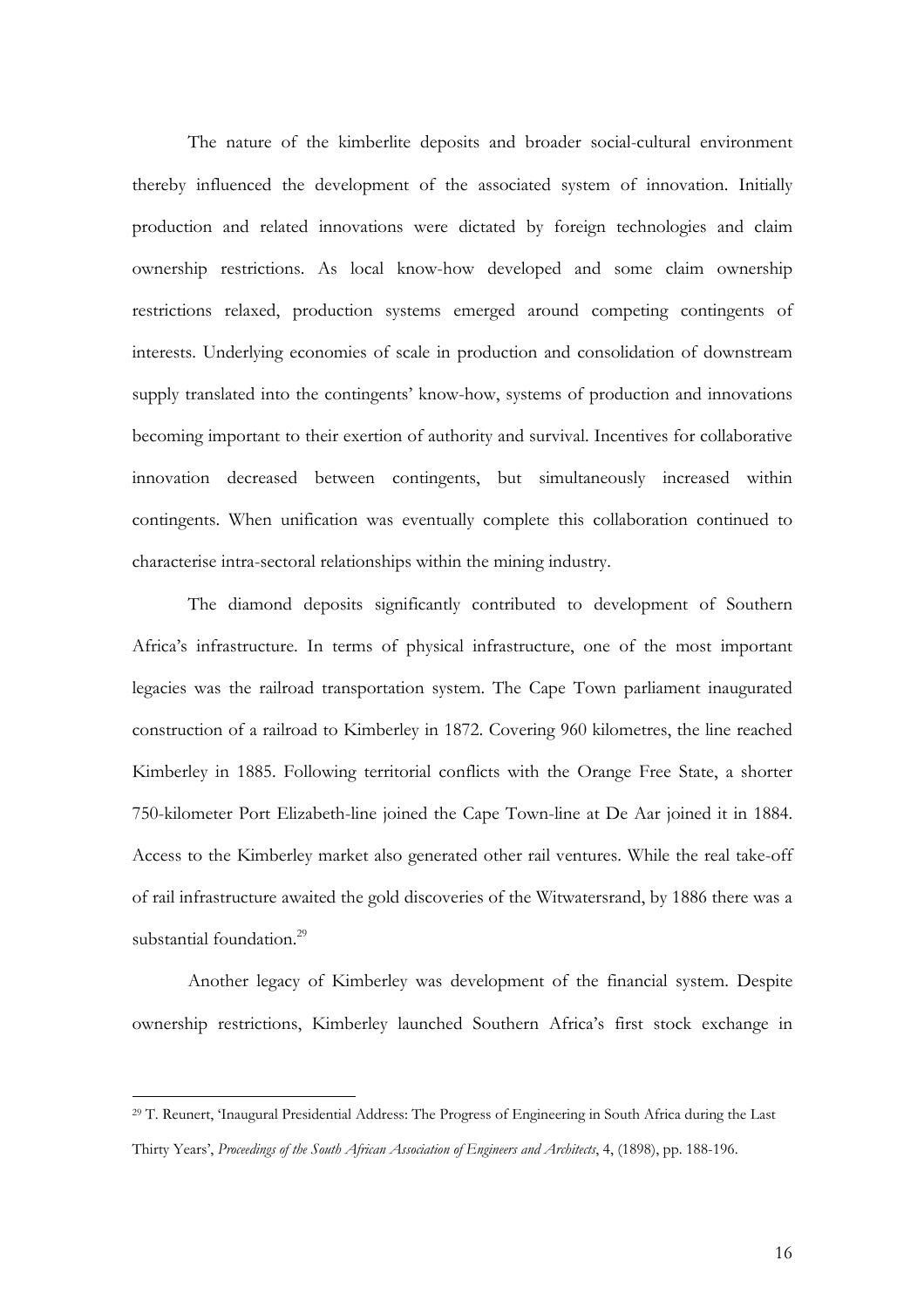1875.30 The slow evolution of capital-intensive mining facilitated a largely self-financed industry to develop outside of the London diamond merchants' investment on the Kimberley pipe. However, while the Standard Bank and a couple of other banks established branches in Kimberley; by the mid-1880s, its greatest impact on the local financial infrastructure was facilitating associated investments in railroad infrastructure. 31

Kimberley was the first industrial town in Southern Africa; diamonds exceeded wool exports in 1880, thereby inaugurating South Africa's mineral based economy. While the local population fluctuated rather dramatically in the early years, its significance is reflected in the fact that the Cape Colony's White population rose from 181,592 in 1865 to  $287,121$  in  $1881<sup>32</sup>$  This population's demand for goods and services led to the emergence of a significant merchant class in Kimberley. In order to get supplies to Kimberley before the completion of the railroads transport riders were used. Rural Afrikaners played a significant role in this transport riding industry, marking an important break from that community's focus on subsistence agriculture.

Electric telegraphs reached Kimberley in 1876, with local manufacture of beer and soda water occurring there in the 1870s.<sup>33</sup> Following industry consolidation around DeBeers Mining Corporation (DBMC) in 1886, an important source of domestic capital investment was created. DBMC engaged in several substantial investments in Kimberley's

<sup>30</sup> Rosenthal, *Johannesburg*, p. 38.

<sup>31</sup> Frankel, *Capital*.

<sup>32</sup> Rosenthal, *Johannesburg*, p. 40.

<sup>33</sup> *Ibid.*, p. 37.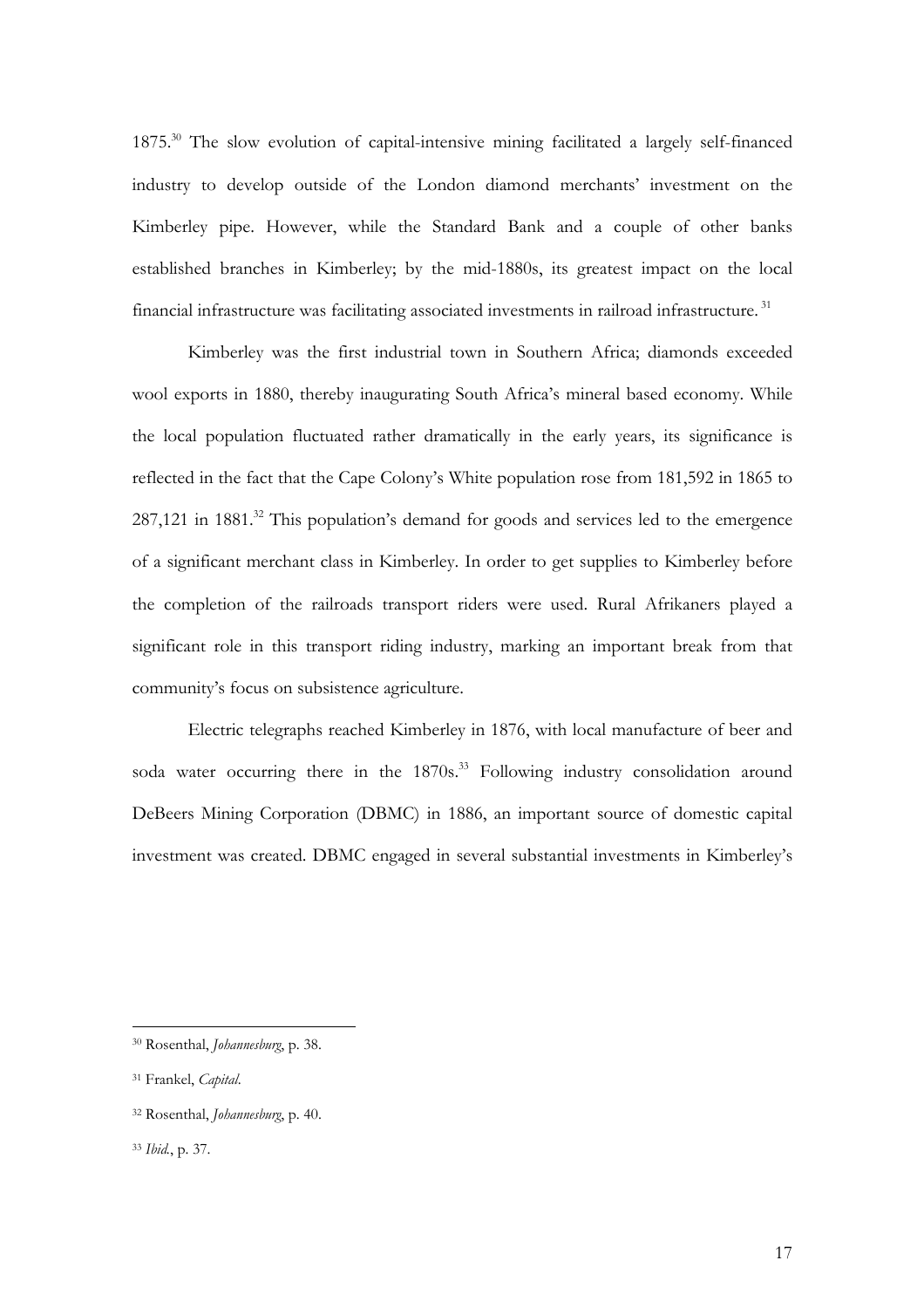municipal services, KwaZulu Natal collieries, railroads, fruit orchards, explosive production, and exploration companies such as the British South Africa Company.<sup>34</sup>

As production techniques on the Kimberley diamond fields evolved, the social hierarchy of production changed. Throughout, a fundamental division in the system of production existed between the African and non-African (White) populations. When mining began on the Kimberlite pipes some Africans became claim-owners on the lowergrade deposits.<sup>35</sup> This class of claim-owning Africans was severely disliked by the local White population who prohibited African claim-ownership in 1871. As the British Colonial government refused to sanction these racial restrictions a small class of African claimowners persisted throughout early mining operations at Kimberley. For the vast majority of Africans the Kimberley diamond mines represented an important means to earn a living, particularly following confrontation for land among Europeans and Africans during the 1850s and 1860s.

Initially, the Kimberley diamond fields opened a range of opportunities for Africans. Not only because of demand for their labour on the mines, but a significant number also found employment on the railroads. Demand for foodstuff also created an opportunity for African agriculturalists who began producing food for the growing mining industry. However, racial discrimination prevailed and by the mid-1870s increasing restrictions were placed upon the Africans to reduce their self-sufficiency and institutionalize them as a disenfranchised class of low-cost labour.<sup>36</sup>

<sup>34</sup> D. Farnie, 'The mineral revolution in South Africa', *South African Journal of Economics*, 24 (1956), pp. 125- 134.

<sup>35</sup> In 1870 around 100 Africans owned claims at Bultfontein. Worger, *Kimberley*, pp. 71-72.

<sup>36</sup> C. Bundy, 'The Emergence and Decline of a South African Peasantry', *African Affairs*, 71 (1972), pp. 369- 388.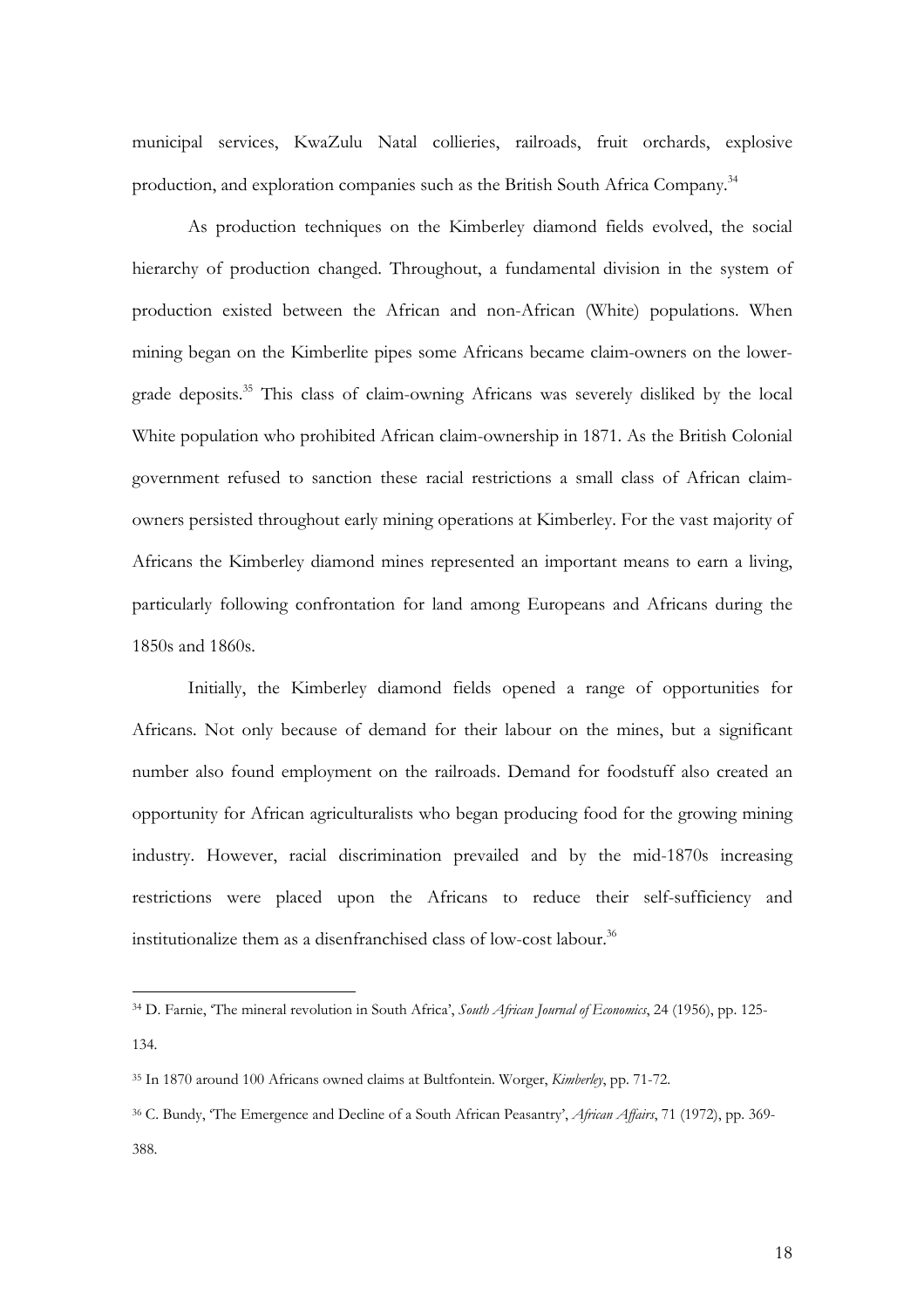Within the White population there were at least three distinct communities directly involved in production: prospectors-supervisors; European Miners; and Mining Professionals. Among the earliest White population was the prospector. As mentioned above, the geology of the non-alluvial diamond deposits quickly limited opportunities for prospectors. Those prospectors who were unable to secure claim-ownership or those claim-owners who lost ownership had only share-work available to them as an alternative. However, following initial industrial production after the relaxation of claim ownership restriction in 1876, the only employment opportunity for these individuals on the mines was as a supervisor of the African labourers. Through-out these early years the white prospectors, come share-workers, come supervisors, continued to identify with their more successful brethren who formed the Mining Professional community. This identification with the Mining Professional community occurred despite their comparative economic impoverishment.<sup>37</sup>

While relaxation of claim-restrictions in the mid-1870s effectively eliminated shareworkers it heralded the entry of another class of white workers, the European Miners. European Miners were skilled miners and artisans who came to Kimberley as increasingly systematic mining methods and equipment began being deployed under industrial consolidation. The overwhelming proportion of these European miners was from the tin mines of Cumberland and the coal mine of Cornwall in England.<sup>38</sup> These European Miners brought a legacy of trade unionism to Kimberley and Southern Africa in turn, initiating the first industrial action on the diamond fields in 1883. There was little binding the European Miners to the White Supervisor or the Mining Professional communities.

<sup>37</sup>Worger, *Kimberley*, p. 158.

<sup>38</sup> Williams, *Diamond*, ch. 14.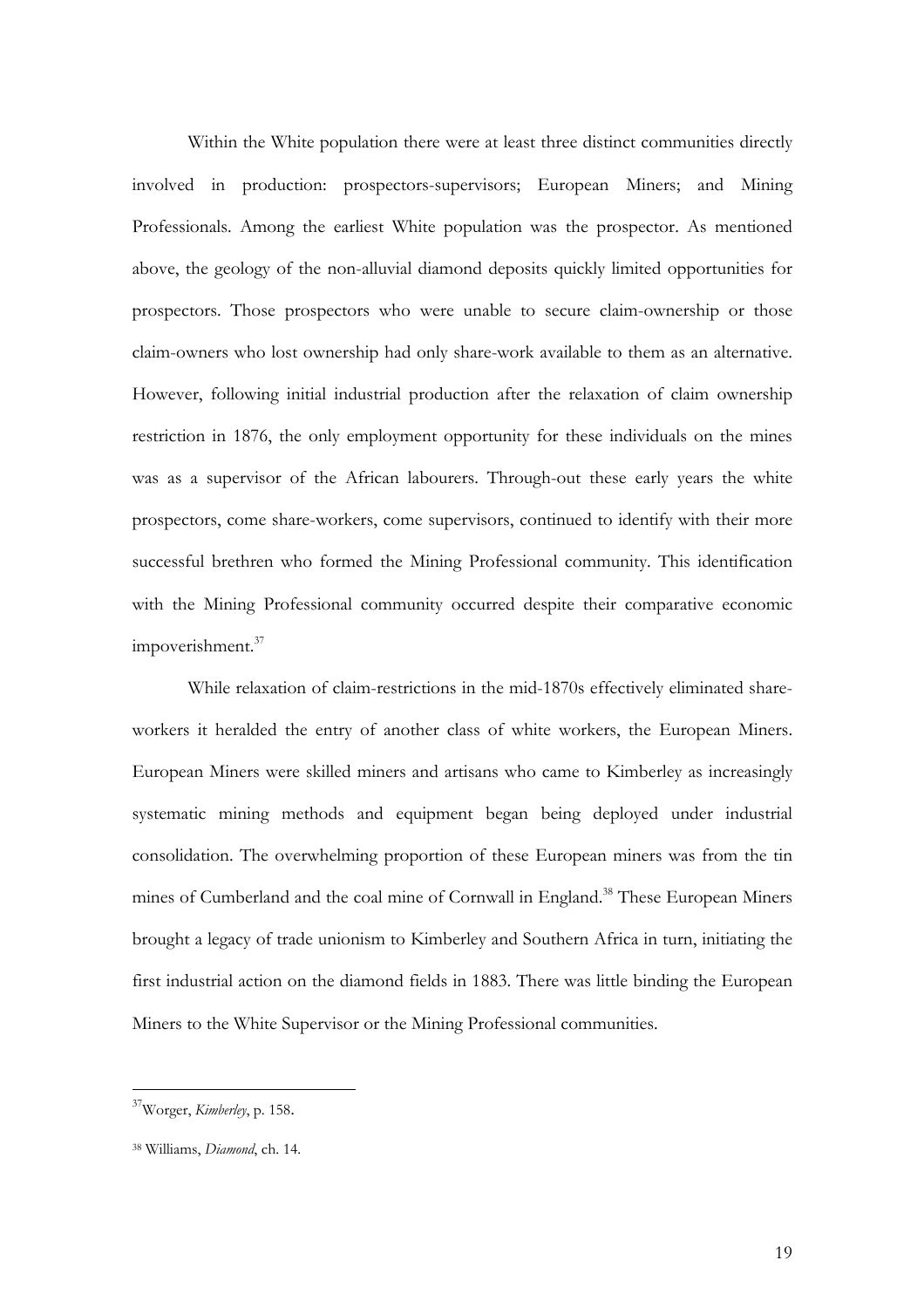Mining professionals were originally a community of claim-owners, but as company ownership began to develop diamond merchants took an increasing role. Turrell describes this transformation and development of an upper class of mining capitalists as the Kimberley diamond merchants took an increasingly active role in diamond production.<sup>39</sup> Another component of the mining professional community was the mining engineer. Until the late 1880s, mining engineers with experience in Europe introduced systematic mining.<sup>40</sup> Mining capitalists led the mining professional community during this era of Kimberley diamond mining. The race to consolidate ownership required frequent interactions amongst these individuals and created a learning environment where a critical understanding of mining operations formed under a collective identity.

Alliances and competition between the various contingents fighting for industry consolidation gradually increased in-group production cooperation. In this drive, strategic inter-personal relations were exploited and developed. These interpersonal business relations within the mining professional community were crucial to the eventual consolidation of operations.<sup>41</sup> The shared identity that emerged at Kimberley provided an important foundation for co-operation once the Witwatersrand gold deposits were discovered.<sup>42</sup> Two prominent dimensions of this identity were political and ethnic.

<sup>41</sup> Turrell, *Capital and Labour.*

<sup>39</sup> R. Turrell, *Capital and Labour on the Kimberley Diamond Fields 1871-1890* (Cambridge, U.K., Cambridge University Press, 1987).

 $40$  These methods proved inadequate and by the late 1880s, international experience in hard rock, deep mining had accumulated in the Americas and so it fell to an American mining engineer, Gardner Williams, to implement a comprehensive mining system for the Kimberley diamond pipes.

 $42$  For details of ties to Kimberley by mining capitalists from major mining-finance group on the Witwatersrand see P. Emden, *Randlords* (London, Hodder & Stoughton, 1935).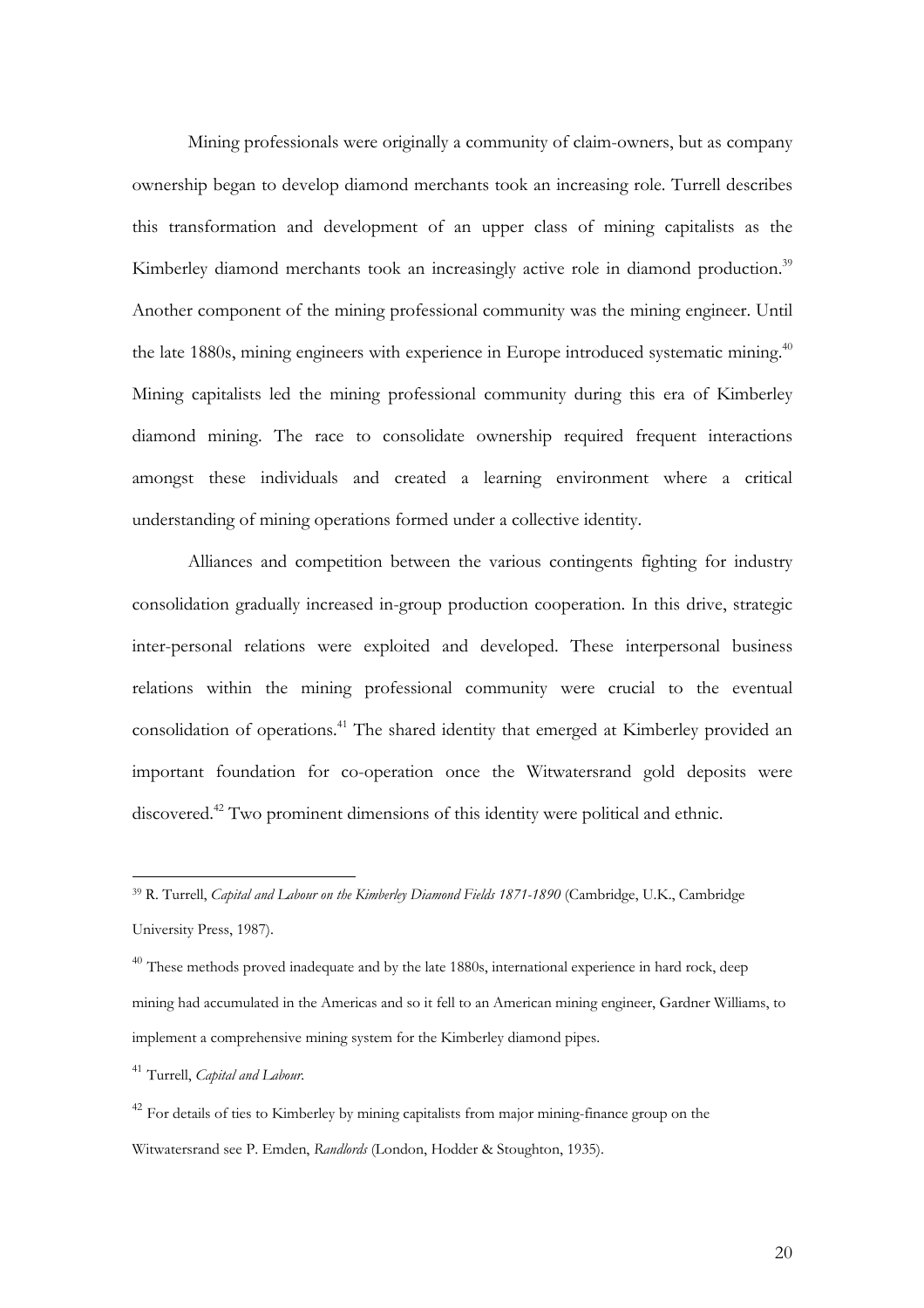British Colonial expansion in this Victorian Era dominated the political identity of the Kimberley mining professional community Cecil John Rhodes exemplifies an individual from Kimberley associated with this identity. Rhodes nurtured an alliance with the Cape Afrikaners from the late 1870s that he eventually parlayed into his election as prime minister of the Cape in  $1890<sup>43</sup>$  Rhodes entered the Cape parliament in 1881 and used his connections there to advance his business interests. In his biography of Rhodes, Rotberg noted that his natural instinct for collaboration found a fostering environment in the technical imperatives of early diamond mining at Kimberley.<sup>44</sup>

Several social institutions were associated with this British Colonial identity. One of the first to make a mark on Kimberley was the colonial Victorian all-male club. Modelled after the socially exclusive clubs in London, this provided prominent members of the mining professional community an informal environment to meet, socialize, and conduct business across the boundaries of their organizations. A few of the more important of these clubs established on the Southern African frontier were the Kimberley club established in 1881, the Rand Club established in 1887, and the Salisbury Club established in 1893.45 Another social institution associated with this British Colonial identity was English Freemasonry. In 1872, the first lodge was established in Kimberley, Rhodes joined

<sup>43</sup> Davenport and Saunders, *South Africa*, p. 109.

<sup>44</sup> R. Rotberg, *The Founder: Cecil Rhodes and the Pursuit of Power* (Johannesburg, Southern Book Publishers, 1988), p. 111.

<sup>&</sup>lt;sup>45</sup> For more on the role played by these clubs in Southern African communities other than Johannesburg see: C. Black, *Sable: The Story of the Salisbury Club* (Salisbury, Salisbury Club, 1980); B. Roberts, *History of the Kimberley Club* (Kimberley, Kimberley Club, 1978); C. Warner, *History of the Kimberley Club* (Kimberley, Kimberley Club, 1965); and R. DeVilliers and S. Brooke-Norris, *The Story of the Rand Club* (Johannesburg, The Rand Club, 1976).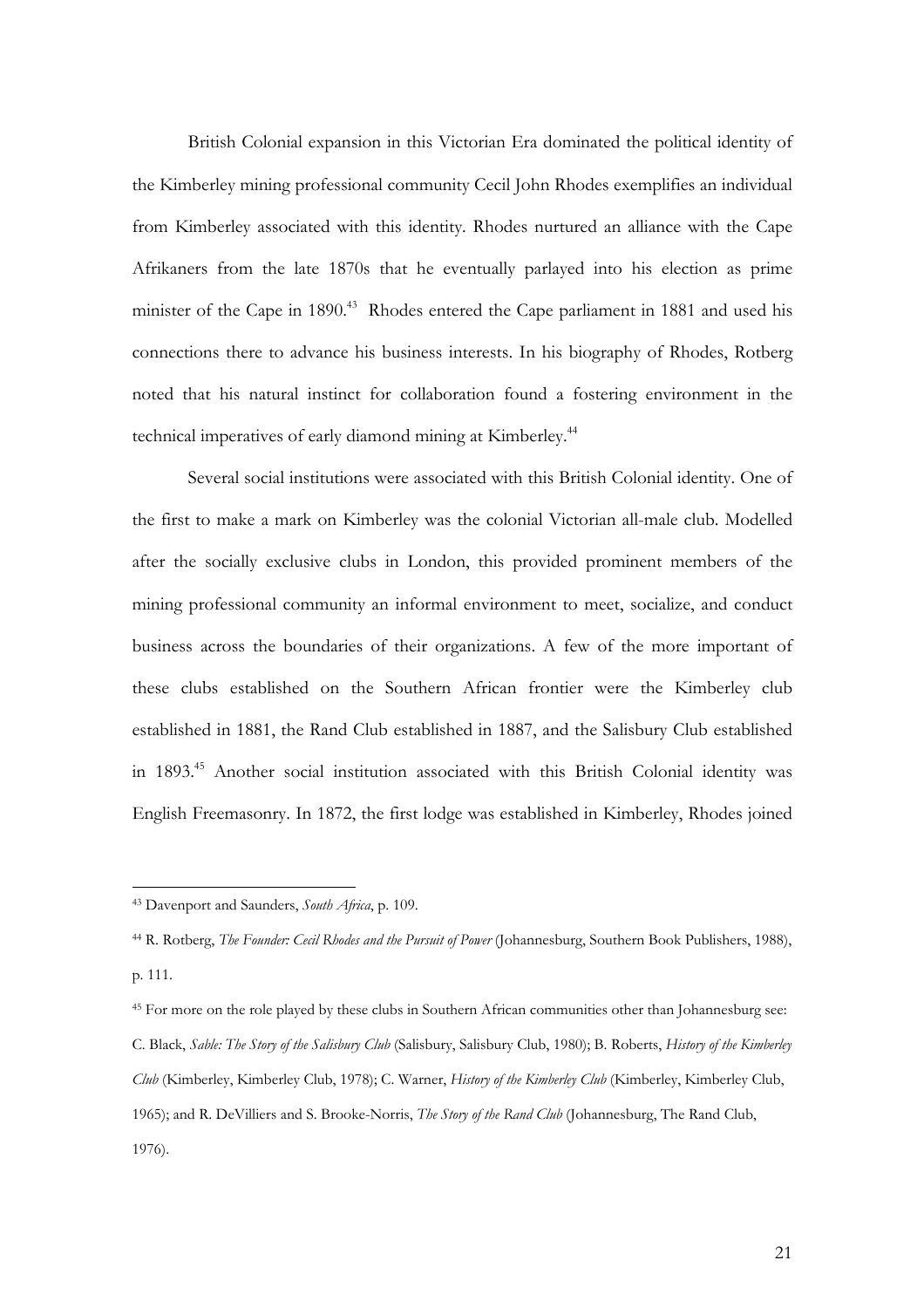that lodge in 1881, and Ernest Oppenheimer joined in 1886.<sup>46</sup> In 1878, the first English Freemasonry lodge in the Transvaal was established in Pretoria.<sup>47</sup> This lodge emerged because of the 1877 installation of British civil servants in.

The ethnic ties of the Jewish community were another important social institution associated with the rise of diamond mining in Kimberley. With a long historic tradition in diamond dealing and cutting, many early Jewish arrivals to the diamond fields had kinship ties with the large European diamond dealers.<sup>48</sup> Jewish ethnicity thereby formed an important social network with significant commercial experience, which supported identity development of the mining professional community. That identity enabled the establishment of several co-operative precedents in the system of production that would be emulated on the Witwatersrand.

Collaboration occurred in several areas, generally focusing on benefits to the mining professional community. Technical knowledge gained from leading producers in the Kimberley community created a knowledge resource with distinct benefits and costs among diamond producers. As mentioned previously, the Kimberley diamond pipe was often the first to encounter technical challenges and develop solutions. These solutions were incorporated into operations at the other diamond pipes enabling them to catch-up with the leading edge producers from Kimberley.<sup>49</sup> This structure of local knowledge externalities enhanced the aggregate productivity of producers on the Kimberly diamond  $\overline{a}$ 

46 P. Butterfield, *Centenary: The first 100 years of English Freemasonry in the Transvaal, 1878-1978* (Johannesburg, Ernest Stanton, 1978), p. 40.

<sup>47</sup> *Ibid.*, p. 76.

48 Alfred Beit, Jules Wernher, Barney Barnato, George Albu, Sammy Marks and Lionel Phillips are a few prominent examples of members from the Jewish community who, after being established at Kimberley, subsequently played an important role in the development of the Witwatersrand.

49 Williams, *Diamond*, ch. 8.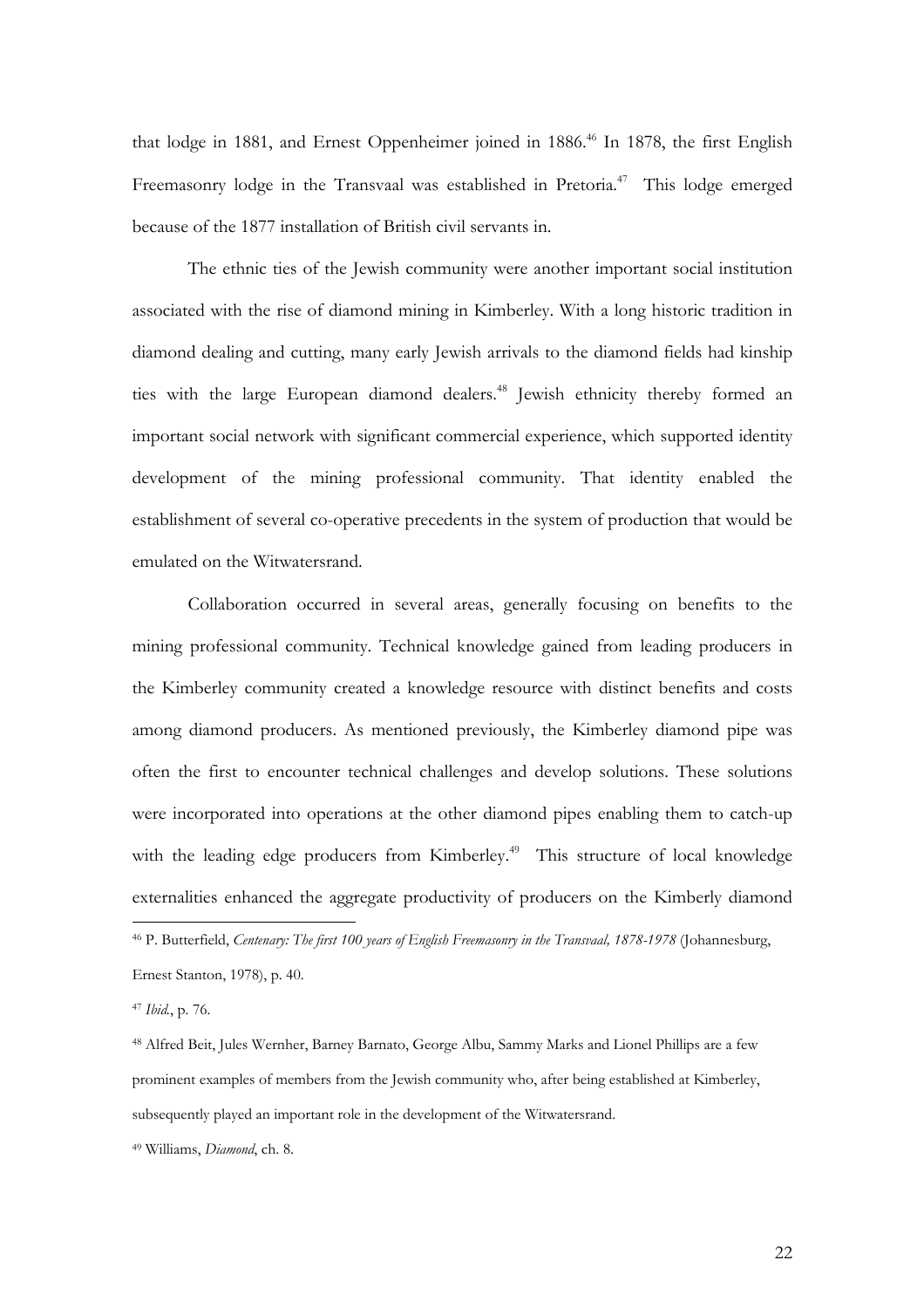fields, but it also gave a productive advantage to intra-industry rivals at the DeBeers pipe and played a significant role in shaping the eventual consolidation of the Kimberley diamond industry in 1889.

In other areas of production collaboration was relatively difficult to achieve. The initial diffused structure of claim ownership undoubtedly made collaboration a challenge. As consolidation occurred the industry was increasingly able to realize collaboration in areas like participation in African labour registration, limit local and formalizing recruitment channels for African labour recruitment and contracting, imposing mandatory strip-searches of mining workers for illicit diamonds, and closing the African labour living quarters or compounds. Obviously, these areas of collaboration enhanced the mining professional's interests. Understanding why these areas of collaboration only occurred when industrial consolidation was well underway is facilitated by referring to the collective action approach to collaboration.<sup>50</sup>

There are four fundamental structural factors in the collective action approach; two are structural relationships: 1) the collective supply function and 2) the convention system; and two are structural components: 1) overlapping activities and 2) the public - collective good produced. The collective supply function (CSF) defines how individual contributions to collective action are combined to produce a specific quantity of collective good. The nature of the public good produced also determines which CSF is appropriate.

A public good is a generic title under which a variety of goods can be distinguished. When a good (or service) is both non-excludable and non-rival, it is a pure public good. Non-excludability means the good's providers cannot limit its consumption from nonproviders. Non-rivalry means one person's consumption does not reduce the amount

<sup>50</sup> For details see: T. Pogue, 'The Evolution of Research Collaboration in South African Gold Mining: 1886- 1933' (PhD thesis, Maastricht University, 2006), ch. 3.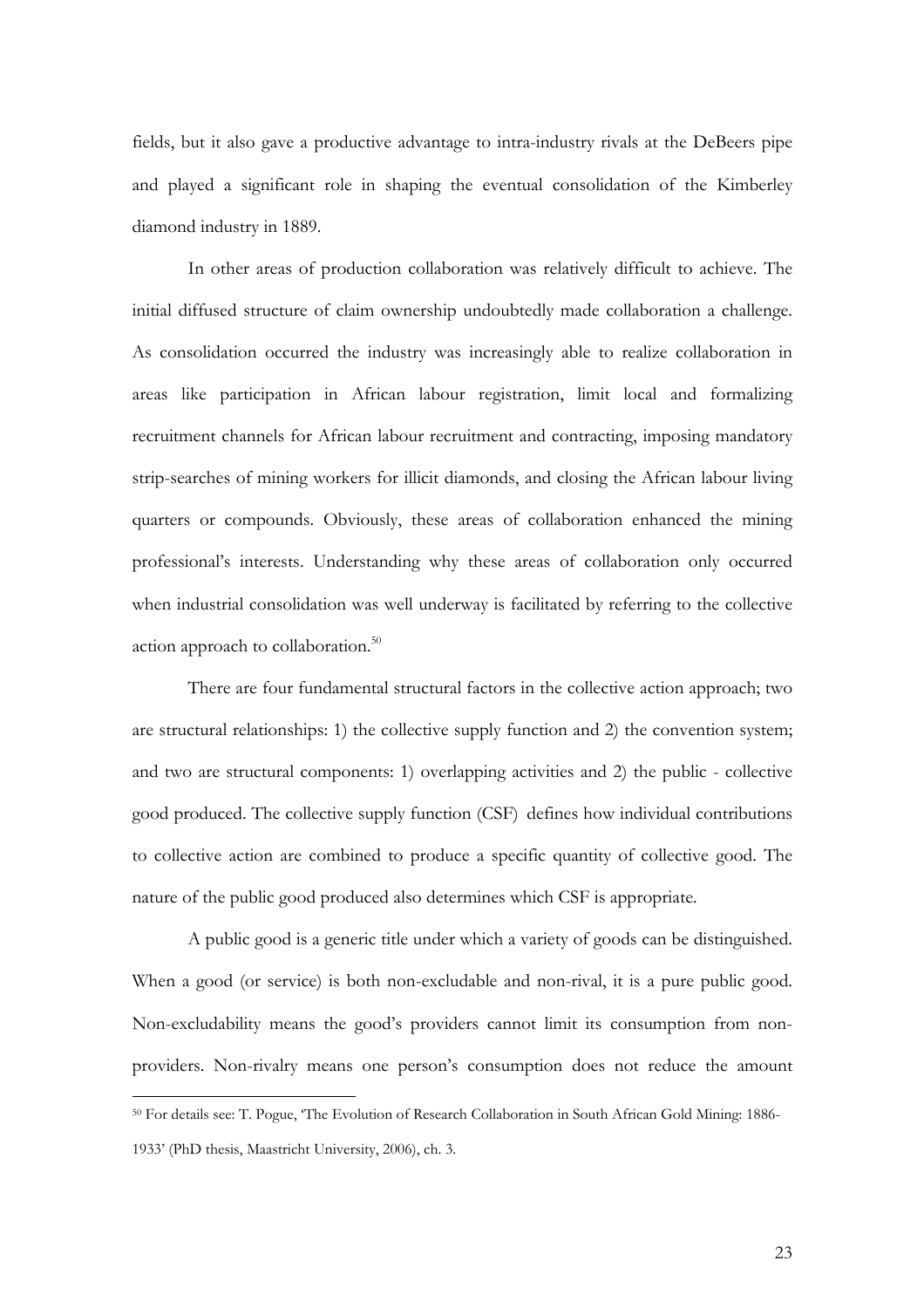available to others. If a good is partially excludable and/or partially rival, it is an impure public good.<sup>51</sup> Impure public goods can be further differentiated. If a good is excludable but non-rival, such as a musical performance, it is a club good.<sup>52</sup> Similarly, when a good is rival but not excludable, such as a quite picnic spot in a park, it is a rival public good. A third type of impure public good are inherently private goods, but are treated as public goods because of social consensus, public education is an example of this type of quasipublic good. Lastly, all of these types of public goods can be discrete, continuous, or step. If a public good is discrete, its provision either occurs or does not. If a public good is continuous, the amount of the good provided is variable. Lastly, if a public good is step, within discrete provision levels, the quantity of the good provided is variable.

There are an infinite number of possible CSFs, but in the context of this era of Kimberley mining a summation CSF is a reasonable approximation. It assumes that everyone shares the provision and benefits of collective action equally. It can be expressed by the equation:  $Q = \sum_{i=1}^{n} q_i$ , where Q is aggregate supply of the collective good,  $q_i$  is individual *i*'s provision, and *n* is the group size. Under the summation CSF we assume provision can be either discrete or continuous, but that there are no scale or scope economies in provision, no moral or material overlapping activities in the convention system, and no strategic influences on the costs and benefits of cooperation. Thus, collective action is only successful in providing an output without any institutional mechanisms when the group is "privileged". A privileged group is one in which at least one

<sup>&</sup>lt;sup>51</sup> A private market good is both excludable and rival.

<sup>52</sup> For a select review of the vast literature on club goods, see: R. Cornes and T. Sandler (1996) *The theory of externalities, public goods, and club goods*. (Cambridge, U.K., Cambridge University Press, 1996).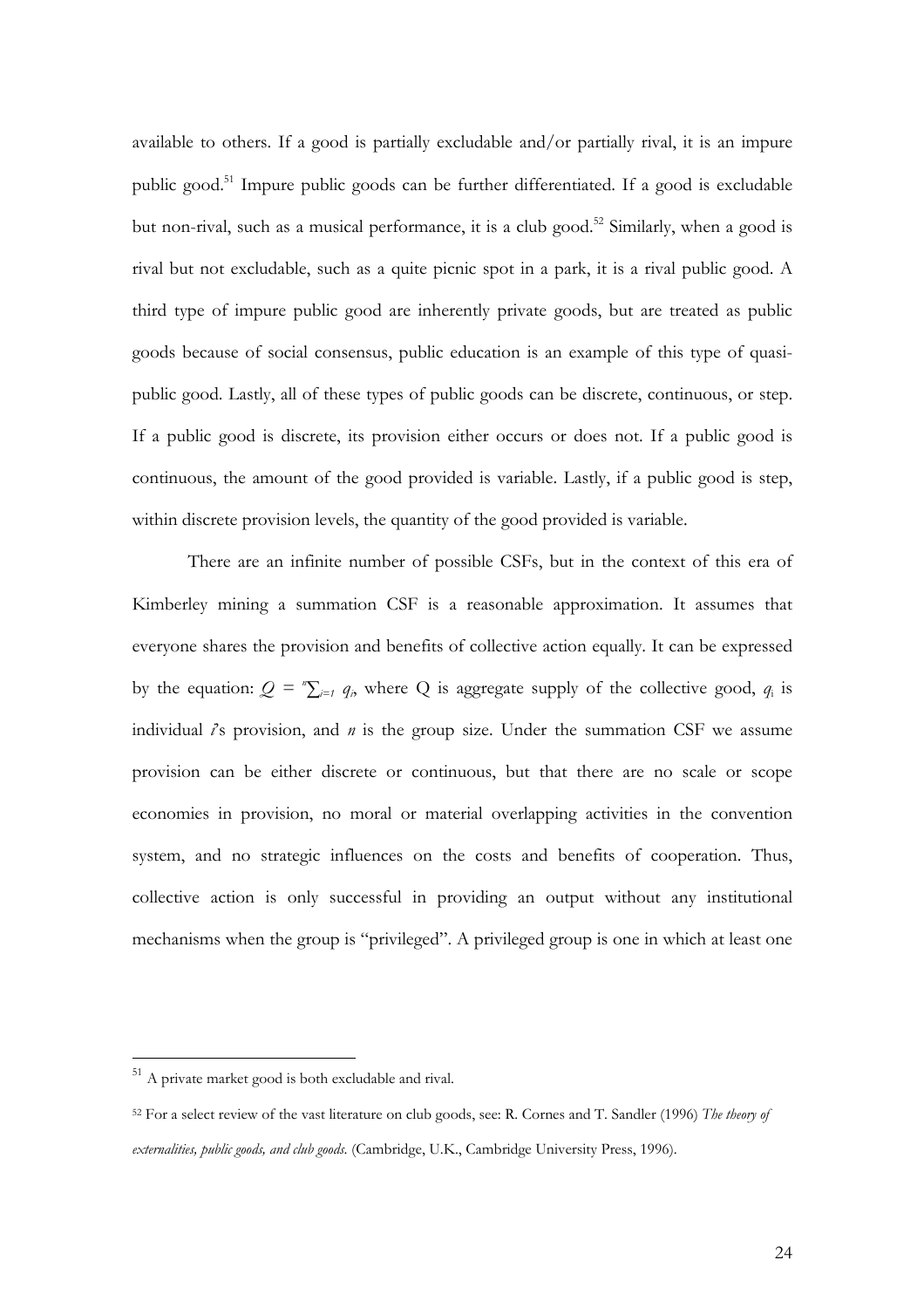member of the group finds the benefit from the collectively provided good to be greater than the costs of the collectively provided good.<sup>53</sup>

|                | J J                                  |                        |                                                               |                             |                                            |                                |                                                                 |                      |                                         |
|----------------|--------------------------------------|------------------------|---------------------------------------------------------------|-----------------------------|--------------------------------------------|--------------------------------|-----------------------------------------------------------------|----------------------|-----------------------------------------|
|                | Number<br>of<br>Members Costs<br>(n) | Total<br>$\mathcal{C}$ | Ratio of<br>Group<br>Benefit to<br>Total Cost<br>$(n^*V_i/c)$ | Cost per<br>Person<br>(c/n) | Value of<br>Good to<br>Member-i<br>$V_i$ ) | Group<br>Benefit<br>$(n^*V_i)$ | Return to<br>Member-i per Disincentive<br>Expenditure<br>(Vi/c) | to Pay<br>$(1-Vi/c)$ | Minimum<br>Sub-group<br>Size<br>$(k)^*$ |
| Row/<br>Column |                                      | 2                      |                                                               |                             |                                            | $^{(1)}$                       |                                                                 |                      |                                         |
|                |                                      | 5                      |                                                               |                             |                                            | 20                             | 0.8                                                             | 0.2                  |                                         |
| $\mathcal{L}$  | 100                                  | 100                    |                                                               |                             |                                            | 200                            | 0.02                                                            | 0.98                 | 51                                      |

Table 1 The Type of Public Good and Collective Action<sup>54</sup>

\* This is the minimum number of members needed to provide the good, *i.e.* (min *k*|*k*\**Vi* > *c)*

With these analytical tools we analyze the challenge faced in achieving collaboration during this era of Kimberley diamond mining in Table 1. In the table there are two rows with nine columns. Column one indicates the number of members in the group. Column two indicates the total cost of providing the collective good. Column five represents the value of the collective good to each individual in the group, while column six represents the total value of the collective good to the group. Column three indicates the group benefit from the collective good relative to its total costs. Column four reports the costs of collective provision per member of the group. Column seven gives the value of the collective good to each group member relative to its total costs, and column eight reports the compliment of this value per member relative to its total costs or the disincentive to

<sup>53</sup> A more formal definition of a "privileged group" is: The net benefit of collective action to a member, *i*, of the group is given by the equation  $A_i = V_i - C$ , where  $A_i$  is the advantage to member-*i* of its contribution to collective provision;  $V_i$  is the gross return from the collective good to member-*i*; and *C* is the total contribution member-*i* makes to provision. If for some member-*i* of the group,  $A_i > 0$ , then the group is privileged. See: R. Hardin, *Collective Action* (Baltimore, Johns Hopkins University Press, 1982), ch. 3. 54 Adapted from R. Hardin, *Collective Action* (Baltimore, Johns Hopkins University Press, 1982).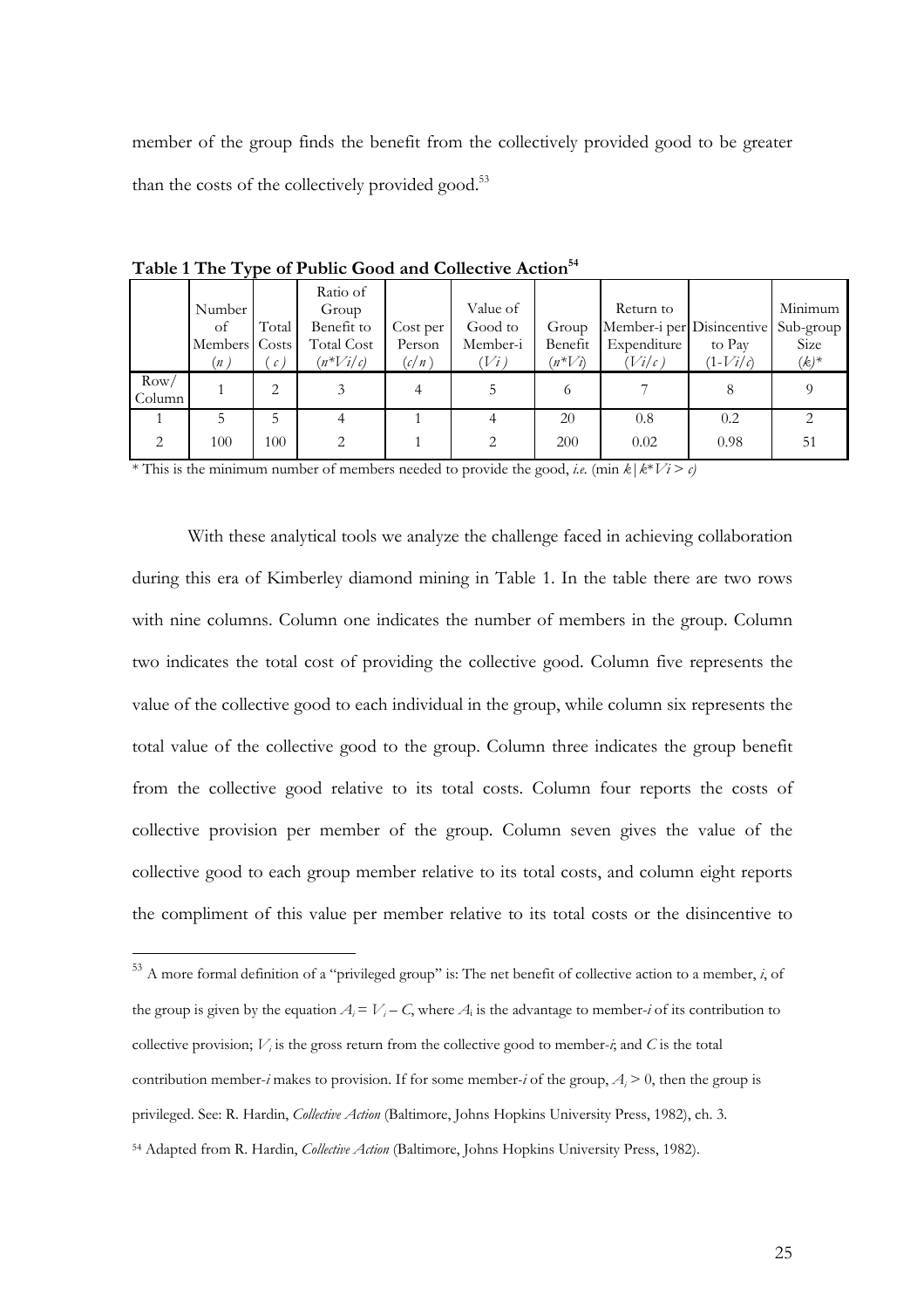pay. Lastly, column nine reports the minimum size of the sub-group necessary to provide the collective good. This is the minimum number of agents needed to provide the collective good. More specifically, this "*k*-value" is the total number of individuals whose collective value per member, column seven, just exceeds the total costs of provision, column two. $55$ 

 Initially under the system of restricted claim ownership, the cost of providing these collective goods rose with each additional member while the benefits from them remained fixed. In the early years of Kimberley diamond mining, provision of collective goods therefore approximated the situation detailed in row two. However, as the industry consolidated towards the mid-1880s we shifted to a situation more akin to row one. In row one, the industry is still not 'privileged' but the absolute and relative number sub-group members necessary to achieve collective action decreased. The minimum size of a subgroup of agents that could provide the collective good decreased from 51 agents out of the 100 members to two agents out of the five members. Further supporting collective action with industry consolidation were previously mentioned social networks and cohesion among Mining Professionals, which acted as an institutional mechanisms for collective action.

Even before industry consolidation, the collective interests of the mining professional community were advanced in several ways. The best examples of these early advances of the mining professional community's interests were in the co-optation of the State. The influx of prospectors in search of diamonds generated tensions with the Afrikaners in the district. In response to this hostility, the initial alluvial miners declared their own independent diggers democracy. When the non-alluvial diamond pipes near

<sup>55</sup> If any of these scenarios were "privileged" the minimum sub-group size, *k-*value, for the row would equal one, *i.e*. a single agent finds it in their interest to unilaterally provide the collective good.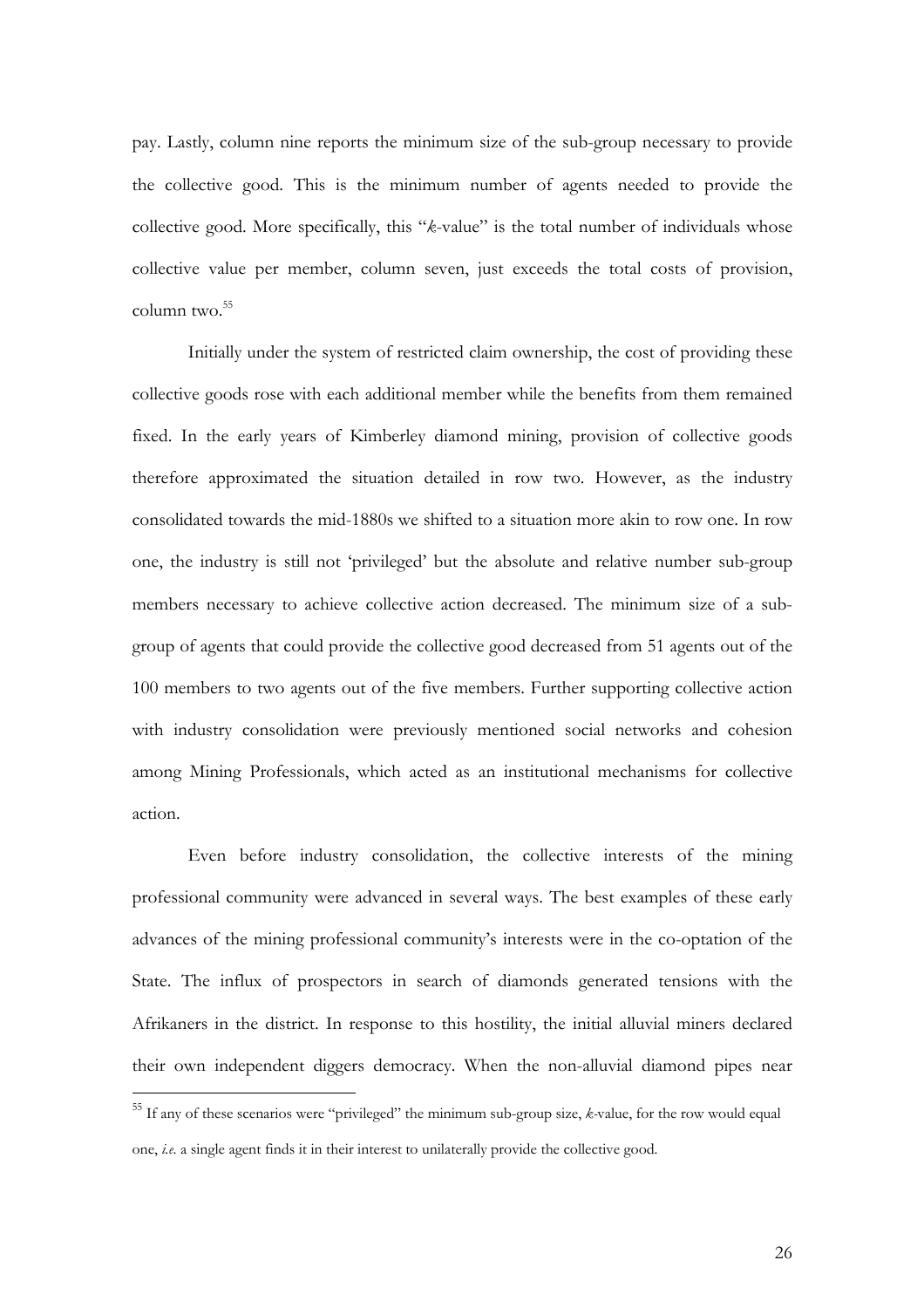Kimberley were discovered there were four groups claiming governing authority: the mixed race Griquas, the ZAR, the OFS, and the diggers themselves. Under British arbitration, political authority of the Kimberley pipes was granted in 1871 to the Griqua and became the British colony of Griqualand-West with political authority vested with the British Colonial Office. In order to increase local control, Griqualand-West was transferred to the Cape Colony in 1880 with the Cape parliament becoming responsible for enacting legislation over the region. Thus, annexation and eventual incorporation of Griqualand-West into the Cape Colony was intertwined with attainment of political authority to realize legislation needed for technical consolidation.<sup>56</sup>

 Another demonstration of the State's early willingness to act in the interest of the Kimberley diamond industry was its occupation of the ZAR. When the British occupied Pretoria in 1877 one of there first acts was the removal of the transit or exit tax on African labourers crossing the territory.<sup>57</sup> Both the ZAR and OFS had imposed these mobility taxes in order to reduce the number of Africans going to work on the diamond fields. In other efforts to assist the diamond industry with its supply of African labourers, the State enacted regulations in 1872 that required Africans to carry passes in order to limit the African community's ability to leave the diamond mines.<sup>58</sup>

Industrial consolidation was accompanied by refined policies by the State in support. To reduce the opportunities for livelihood outside of engagement with the mining industry, the State passed a hut tax on the African communities in 1879. A Police

<sup>56</sup> C. Newbury, *The Diamond Ring: Business, Politics, and Precious Stones in South Africa, 1867-1947* (Oxford, Clarendon, 1989), ch. 2.

<sup>57</sup> Worger, *Kimberley*, p. 98.

<sup>&</sup>lt;sup>58</sup> These regulations were ineffective as limited capacity to enforce them made them prohibitively expensive for producers. *Ibid.*, ch. 3.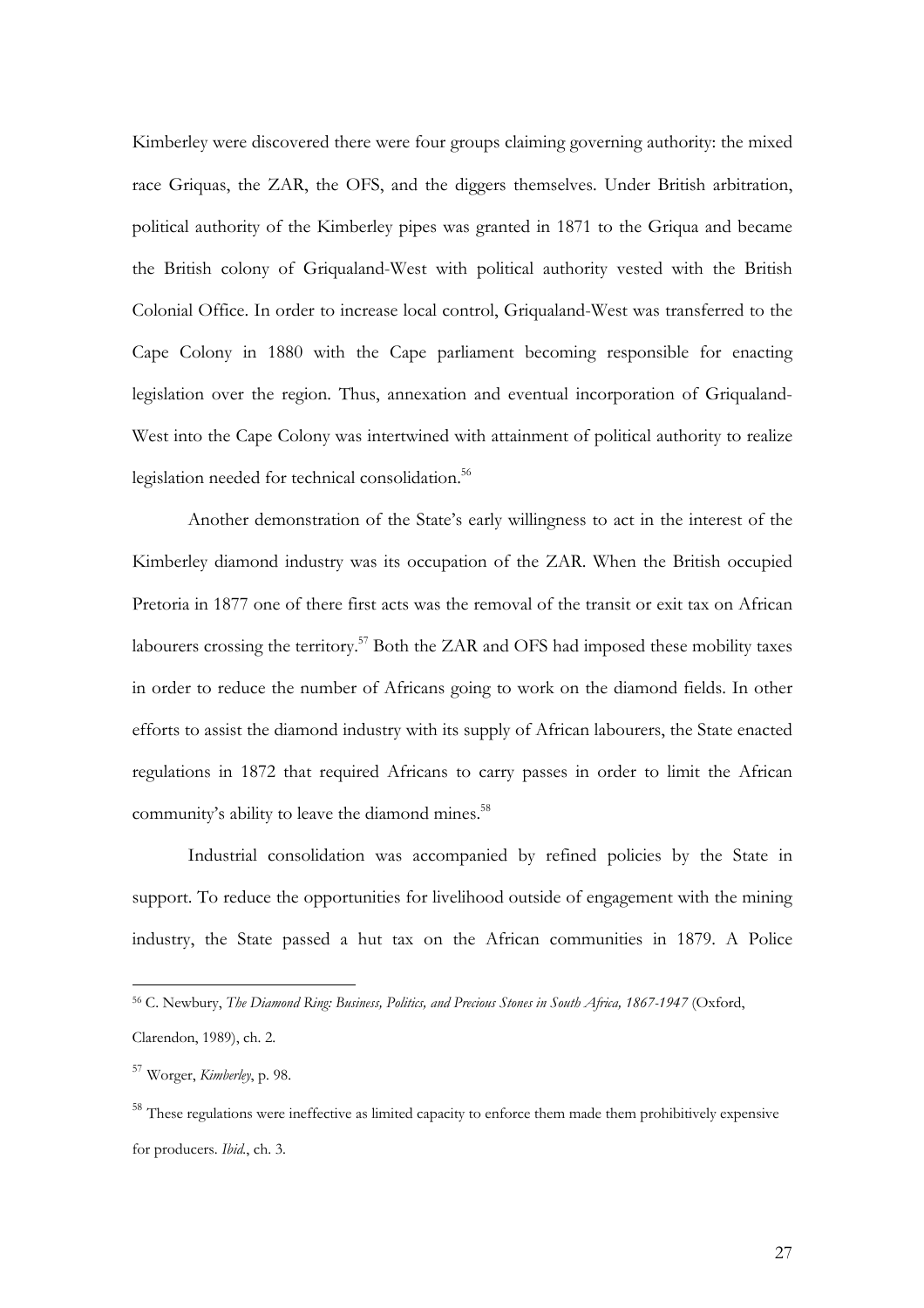Magistrate Court was also established in 1879 to significantly enhance enforcement of the 1872 pass laws.<sup>59</sup> This court was assisted by municipal regulations that designated racial locations in order to make police enforcement of these racial physical mobility restrictions  $e$ asier. $60$ 

The State adoption of a presumption of guilt in the Diamond Trade Act of 1882 clearly signalled its alignment with the mining professional community. After some initial dithering, with repeal of claim restrictions in 1876, the State had already established its bias towards the interests of larger diamond producers.<sup>61</sup> Other evidence of the mining professional community's influence over life in Kimberley comes from its ability to coverup a large outbreak of small-pox in 1883-1884.<sup>62</sup> Lastly, State co-optation with increasingly large operators on the diamond fields was reflected in the fact that the mines were under no legal obligation to compensate a miner or his heirs from death or injury on the mines.<sup>63</sup>

Co-operative exertion of mining's economic authority on the political sphere continued to evolve and adapt when the large gold deposits of the Witwatersrand began to be exploited. Kimberley's early development showed collective action could be a critical determinant for success. In production and innovation these early co-operative initiatives thereby established precedents and routines that were subsequently transferred to other mining endeavours across Southern Africa.

## **CONCLUSION**

<sup>59</sup> For further details on the role played by pass laws and hut taxes in securing a stable supply of low-wage Africans for the Witwatersrand gold mines see: Pogue, *Collaboration*, ch. 9.

<sup>60</sup> Worger, *Kimberley*, p. 130.

<sup>61</sup> *Ibid.*, ch. 1.

<sup>62</sup> *Ibid.*, p. 106.

<sup>63</sup> *Ibid.*, p. 152.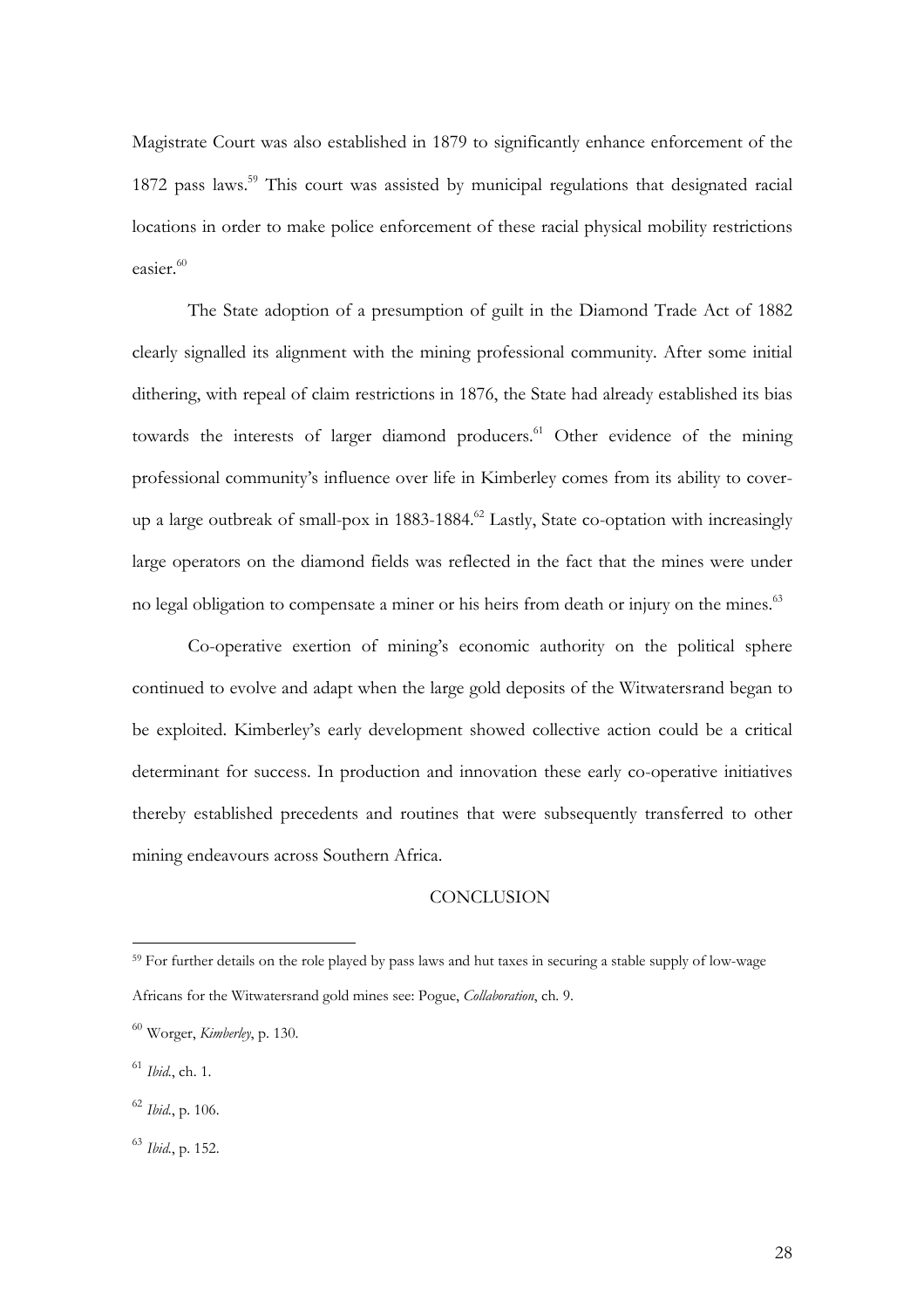This paper described the role of Western mining activities before the Witwatersrand gold rush on the development of a Southern African system of innovation. The associated productive and innovation system that emerged in this period was characterized by collaboration and coordinated action among agents. Those agents' activities were not just around narrow production and innovation demands, but influenced the regional political and socio-economic systems as they were influenced by those systems' dynamics in kind.

In its legacy, the most important precedent to the Witwatersrand was the Kimberley diamond deposits. Kimberley expanded the mining know-how and financial capacity of Southern Africa. Building this capacity, it created momentum to overcome technical hurdles and uncertainties associated with early development of the Witwatersrand. It also created a distinct class of entrepreneurs within a community of miners that subsequently pioneered the Witwatersrand's systematic extraction.

The review of the inter-related development of production and innovation systems at Kimberley highlighted the complexity and specificity associated with effecting collaboration. Changes in claim ownership simultaneously encouraged and discouraged collaboration. The analysis clearly illustrates that inadequate understanding of these countervailing incentives can undermine policies promoting collaboration, be they in an historic or contemporary setting.

While a great deal has been written on the early development of Southern Africa's mining sector, this analysis shows that very little of that literature considers the role played by innovation. These early mining endeavours critically transformed the emergent Southern African system of innovation. They developed and established local capabilities in adopting and adapting foreign technologies. Early mining activities also established a local pool of international expertise in mining and extraction technology. At a broader level, it